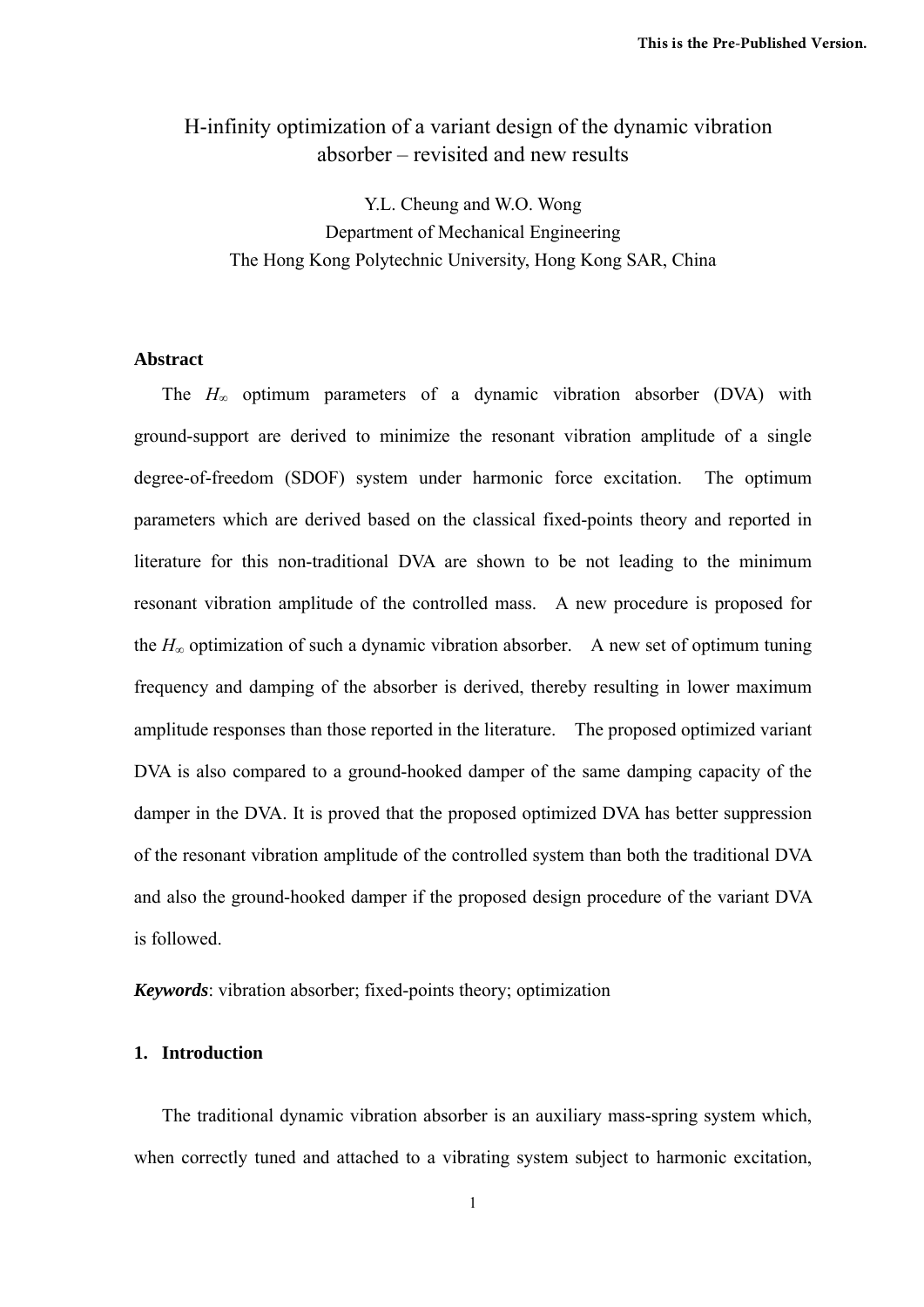causes to cease the steady-state motion at the point to which it is attached [1]. It has the advantage of providing a cheap and easy-to-maintain solution for suppressing vibration in vibrating systems with harmonic excitation. The traditional DVA is found to be very useful in the fields of civil and mechanical engineering because of its simple design and high reliability. A damper is often added between the absorber mass *m* and the primary mass *M* as illustrated in Fig. 1 to limit the vibration amplitude when the lower resonance is experienced during system startup and stopping. However, it is not possible to eliminate steady-state vibrations of the original mass after damping is added to the auxiliary mass-spring system [1].

Considerable research work has been carried out in deriving analytically the optimum parameters [1-4] of the traditional DVA when it is applied to a single degree-of-freedom (SDOF) primary system. In 1928, Ormondroyd and Den Hartog [1] pointed out that the damping of the DVA had an optimum value for the minimization of the resonance amplitude magnification factor of a SDOF system. Such optimization criterion is now known as  $H_{\infty}$  optimization. Brock [2] derived the optimum damping and Hahnkamm [3] deduced the optimum tuning frequency of the traditional DVA. This optimum design method of the dynamic vibration absorber is based on the famous "fixed-points theory" [4] which says that all frequency response curves pass through two invariant points independent of the absorber damping. The fixed-points theory is the earliest method found in literature applied to solve analytically for the optimum parameters of the traditional DVA for the undamped SDOF primary system as illustrated in Fig. 1. The optimal tuning frequency and damping ratios of the traditional DVA derived using the fixed-points theory are not exact because some approximations are taken when they are derived [3,4]. Nishihara and Asami [5] derived the exact  $H_\infty$  frequency and damping ratios of the traditional DVA using another method and compared the ratios to those proposed by Den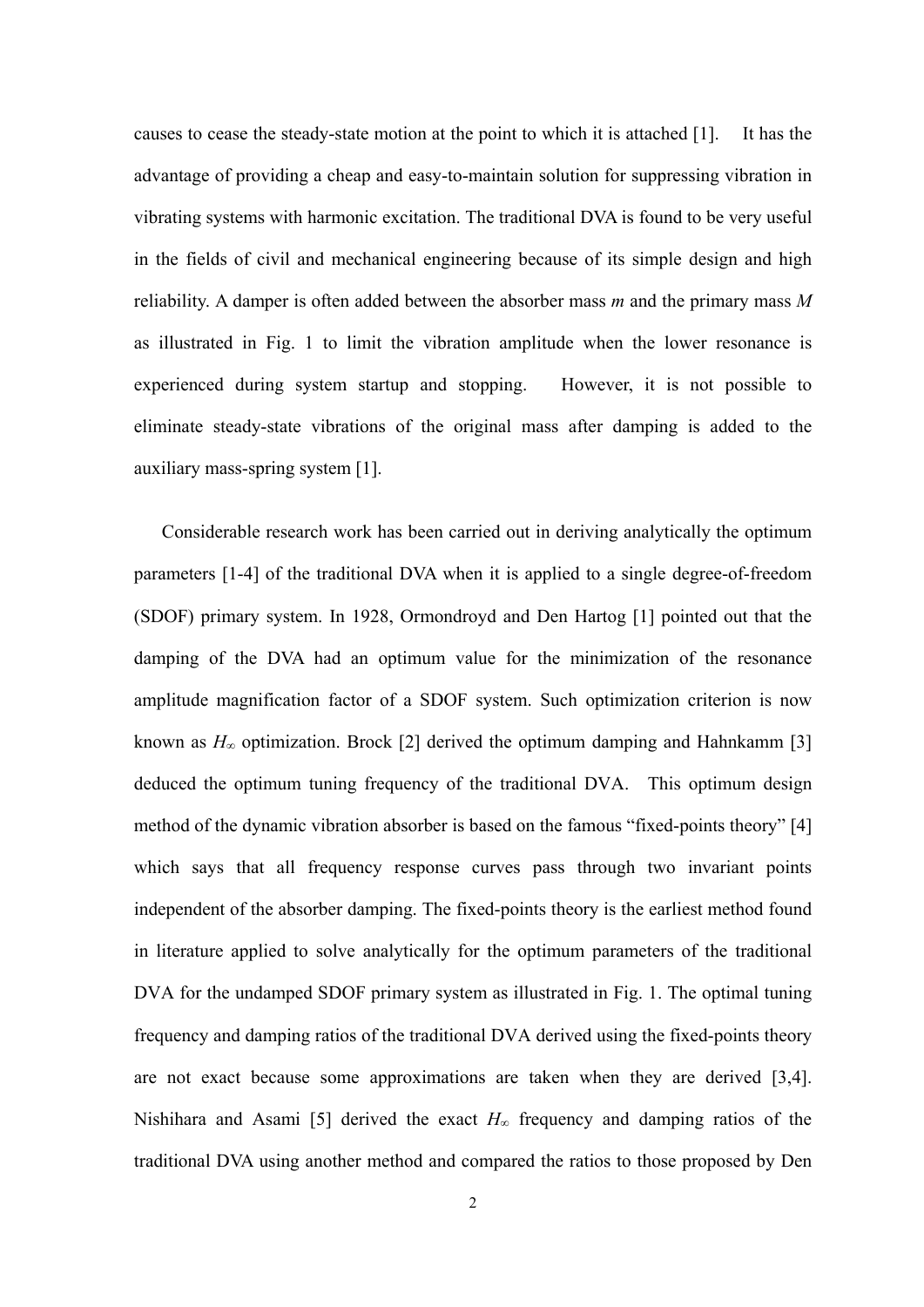Hartog [4]. Nishihara and Asami reported that both the optimal frequency and damping ratios proposed by Den Hartog were very close to the exact values. The differences between the optimal [4] and the exact [5] frequency and damping ratios were less than 1% and 2% respectively when the mass ratio was less than 0.5. Therefore, the optimal frequency and damping ratios of the DVA derived using the fixed-points theory did provide a very good approximation of the exact *H<sup>∞</sup>* optimal frequency and damping ratios.

In the last few years, the fixed-points theory has been extended for the optimization of the traditional DVA applied to multi-DOF [6] and continuous [7,8,9] primary systems. The fixed-points theory has also been used in deriving the optimum parameters of a tuned liquid column damper for suppressing harmonic vibration of structures [10]. A perturbation method is proposed by Asami et al. [11] for deriving the  $H_\infty$  optimum parameters of a damped DVA applied to a damped SDOF primary system. Their proposed analytical expressions for the optimum tuning frequency and damping ratio of the traditional DVA are very long and complicated and they may not be easily applied in practice.

A variant design of the damped dynamic vibration absorber as shown in Fig. 2 was proposed by Ren [12], and Liu and Liu [13] recently and this non-traditional DVA would be useful in some applications [14]. Based on the fixed-points theory, the optimum tuning parameters of such a vibration absorber had been derived analytically for minimizing the resonant vibration of a SDOF system subjected to force excitation [12-14] or caused by ground motions [15]. The optimized non-traditional absorber was shown to have resulted in a larger reduction of the resonant vibration amplitude of the primary mass than the traditional damped dynamic absorber. In Section 3 it is shown that for this non-traditional DVA the optimum tuning parameters derived by the fixed-points theory does not lead to the minimum resonant amplitude of a SDOF system subjected to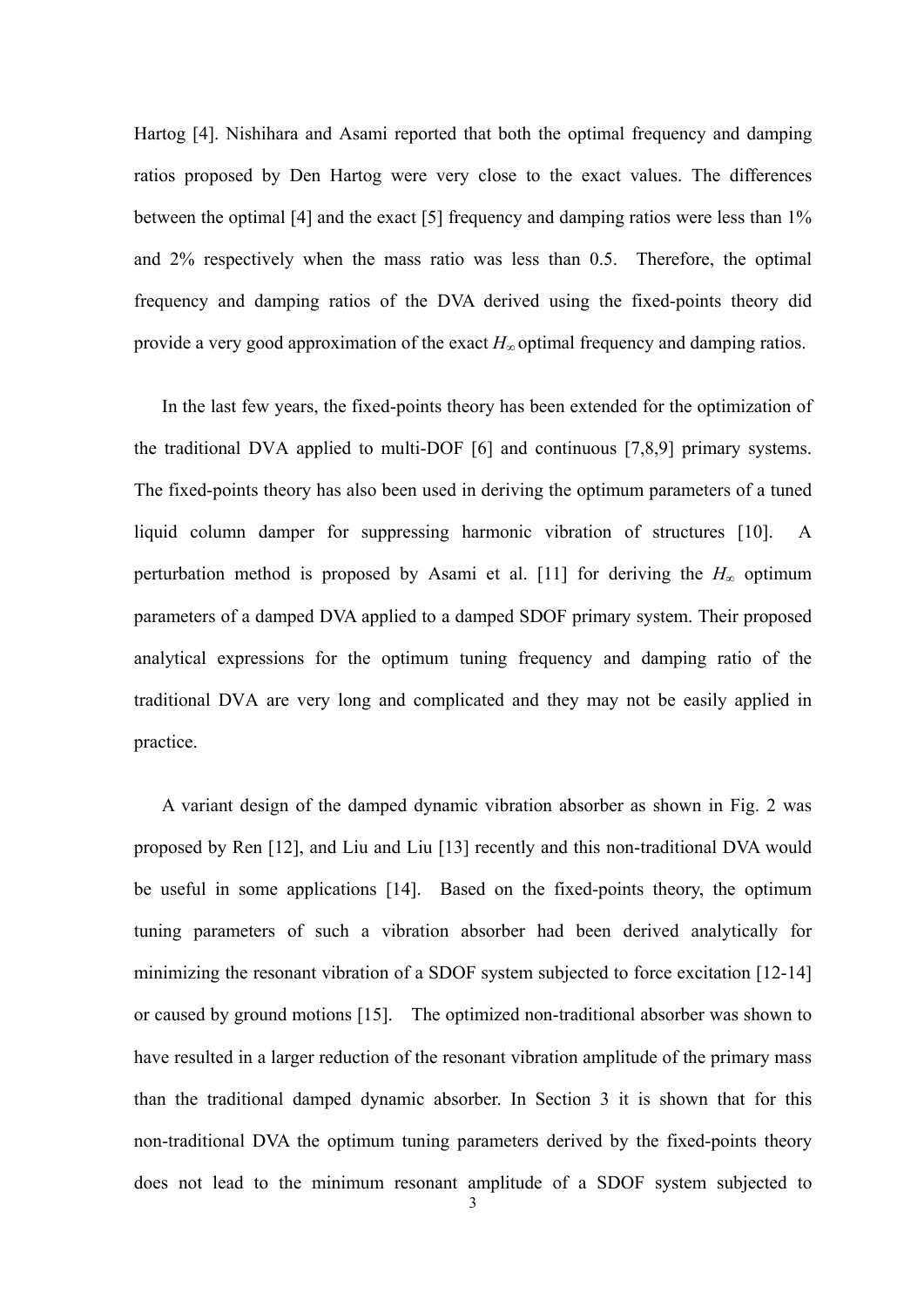harmonic force excitation. A new procedure is proposed for the  $H_\infty$  optimization of such a non-traditional dynamic vibration absorber. A new set of optimum tuning frequency and damping ratios of the absorber is derived, thereby resulting in lower maximum amplitude responses than those responses found in the literature [12,13].

### **2. The traditional damped dynamic vibration absorber**

A schematic diagram of a traditional damped dynamic vibration absorber attached to an undamped mass-spring system is shown in Fig. 1. This vibration model is called model A in the following discussion. The amplitude ratio  $|X_1/X_{st}|$  given by Den Hartog [1] is:

$$
|G_{A}(\lambda)| = \left| \frac{X_1}{X_{st}} \right|_{A}
$$
  
= 
$$
\sqrt{\left[ (1 - \lambda^2)(\gamma^2 - \lambda^2) - \mu \gamma^2 \lambda^2 \right]^2 + (2\zeta \gamma \lambda)^2 (1 - \mu \lambda^2 - \lambda^2)^2}
$$
 (1)

where  $X_{st} = F/K$ ,  $\lambda = \omega / \sqrt{K/M}$ ,  $\gamma = \sqrt{k/m} / \sqrt{K/M}$ ,  $\mu = m/M$ , and  $\zeta = c/2\sqrt{mk}$ .

In the  $H<sub>∞</sub>$  optimization, the objective function is to minimize the maximum amplitude ratio of the response of the primary system to the excitation force, i.e.

$$
\max(|G_{A}(\lambda, \gamma_{\text{opt\_A}}, \zeta_{\text{opt\_A}})|) = \min(\max_{\gamma, \zeta} |G_{A}(\lambda)|).
$$
 (2)

The procedure in deriving the optimum tuning frequency and damping ratios of the absorber based on the fixed-points theory by Den Hartog [4] to minimize the maximum amplitude ratio of the response of the primary system is briefly described in the following.

For the purpose of illustration, frequency response curves of the primary mass  $M$ ,  $|G_A(\lambda)|$ , of the traditional vibration absorber (Fig. 1) with  $\mu = 0.1$ ,  $\gamma = 1$  and  $\zeta = 0.01$ , 0.2 and 0.5 are calculated using Eq. (1) and the results are plotted in Fig. 3. The intersecting points *P* and *Q* in Fig. 3 are independent of the damping ratio  $\zeta$  and they are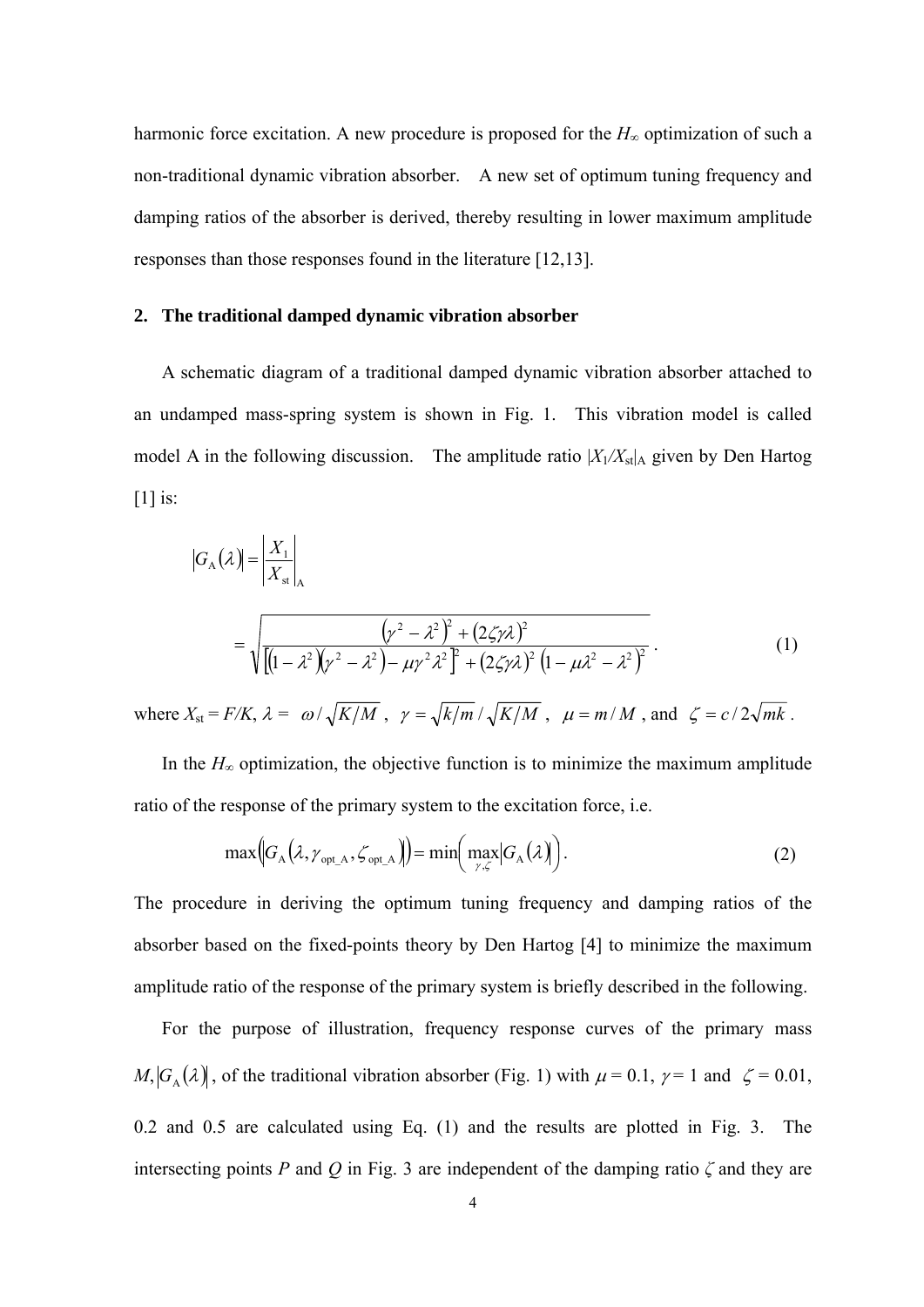called "fixed points". The dimensionless frequencies of the points *P* and *Q* are [1]

$$
\lambda_{P,Q} = \sqrt{\frac{1 + \gamma^2 + \mu \gamma^2 \mp \sqrt{1 - 2\gamma^2 + (1 + \mu)^2 \gamma^4}}{2 + \mu}}.
$$
\n(3)

The amplitudes of the frequency response at  $\lambda_p$  and  $\lambda_q$  are [1]

$$
|G_{A}(\lambda_{P})| = \left| \frac{1}{1 - \lambda_{P}^{2} - \mu \lambda_{P}^{2}} \right| = \frac{2 + \mu}{1 - \gamma^{2} (1 + \mu)^{2} + (1 + \mu) \sqrt{1 - 2\gamma^{2} + \gamma^{4} (1 + \mu)^{2}}}
$$
(4a)

and

$$
\left|G_{A}\left(\lambda_{Q}\right)\right| = \left|\frac{1}{1-\lambda_{Q}^{2} - \mu\lambda_{Q}^{2}}\right| = -\frac{2+\mu}{1-\gamma^{2}(1+\mu)^{2} - (1+\mu)\sqrt{1-2\gamma^{2} + \gamma^{4}(1+\mu)^{2}}}
$$
(4b)

At any damping ratio, the frequency response must pass through these two fixed points *P* and *Q*. Eqs. (4a) and (4b) are calculated with  $\mu$  = 0.2 and the response magnitude  $|G_A(\lambda_p)|$  and  $|G_A(\lambda_q)|$  of mass M at the two fixed points are plotted in Fig. 4a for illustration, the curves  $|G_A(\lambda_p)|$  and  $|G_A(\lambda_q)|$  have an intersection point indicating that there is a tuning frequency of the absorber at which the two response magnitude are the same. Den Hartog [4] considered this frequency parameter to be the optimum tuning frequency parameter of the vibration absorber. This tuning frequency is written as [4]

$$
\gamma_{\text{opt\_A}} = \frac{1}{1 + \mu} \,. \tag{5}
$$

As shown in Fig. 4b, the response magnitude at this intersection point is the global minimum of the function  $\max(G_A(\lambda_p), |G_A(\lambda_q))$  and the response magnitude at either point *P* or *Q* will be higher than this minimum at any other tuning frequency. To determine the optimum damping of the absorber in order to make points *P* and *Q* the maximum points on the response curve, zero slope is considered at the two stationary points *P* and *Q*, i.e.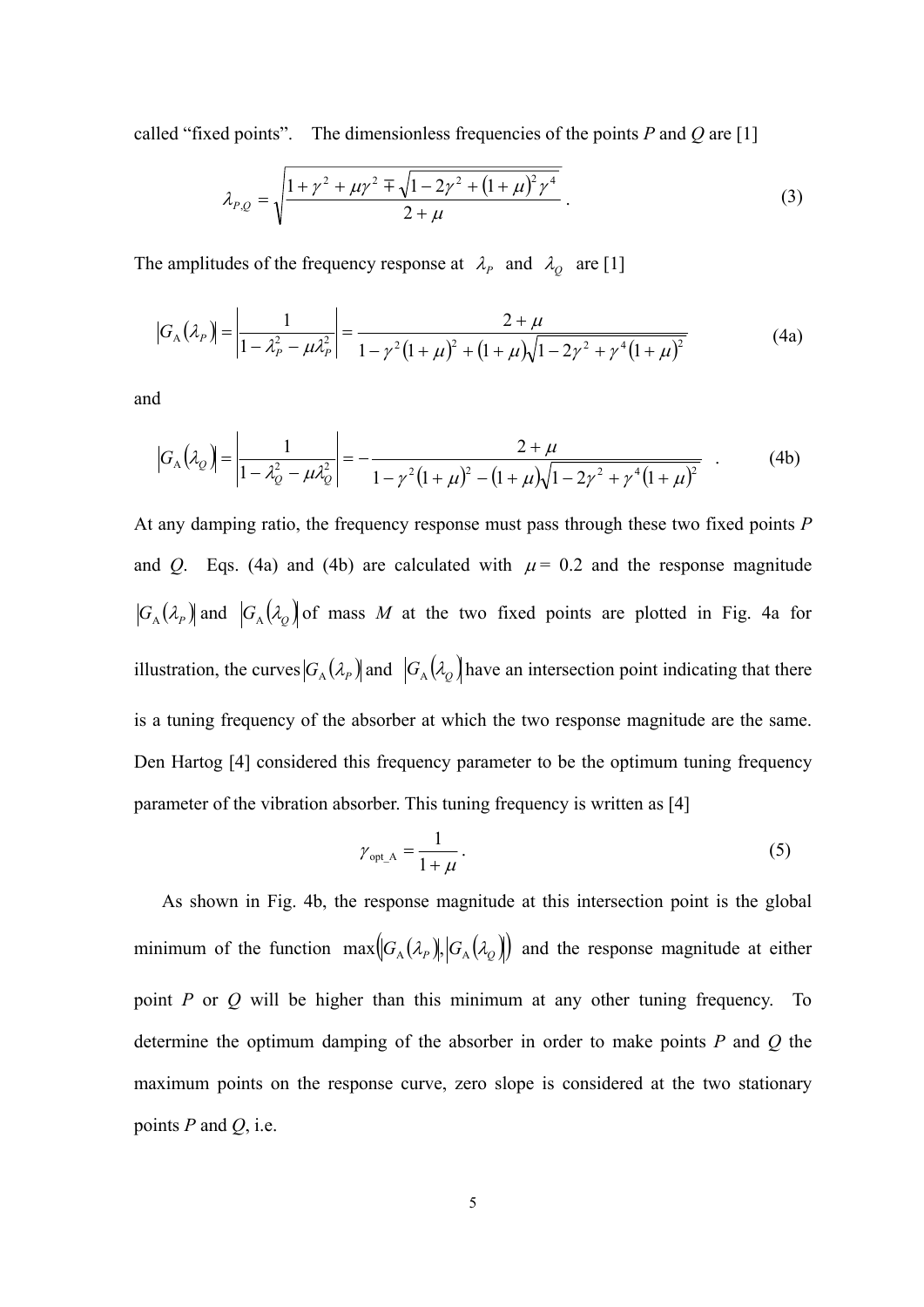$$
\frac{\partial}{\partial \lambda} \left( G_A(\lambda) \right)^2 = 0. \tag{6}
$$

It can be shown that [4] there are two separate damping values that causes zero slopes at fixed-points *P* and *Q* separately, the optimal damping value is chosen to be the average of these two damping values for convenience and it can be derived and written as [4]

$$
\zeta_{\text{opt\_A}} = \sqrt{\frac{3\mu}{8(1+\mu)}}.
$$
\n(7)

An approximate value of the amplitude ratio at resonance derived by Den Hartog [4] is

$$
\left|\frac{X_1}{X_{\text{st}}}\right|_{\text{max}\_\text{A}} = \sqrt{\frac{2+\mu}{\mu}}\,. \tag{8}
$$

Eq. (8) above shows that the maximum amplitude ratio  $|X_1/X_{st}|_{\text{max A}}$  must be larger than one and it approaches one when the mass ratio  $\mu$  approaches infinity. In practice, seldom would  $\mu$  be larger than 0.25 [16] and therefore the resonant vibration amplitude of *M* is at least three times the static deflection, *X*st.

#### **3. A variant form of the damped dynamic vibration absorber**

 A variant form of the damped dynamic vibration absorber as shown in Fig. 2 was proposed recently [12,13]. This is called model B in the following discussion. The amplitude ratio  $|X_1/X_{st}|_B$  derived using the fixed-points theory by Ren [12] is:

$$
|G_{\rm B}(\lambda)| = \left| \frac{X_1}{X_{\rm st}} \right|_{\rm B}
$$
  
= 
$$
\sqrt{\frac{(\gamma^2 - \lambda^2)^2 + (2\zeta\gamma\lambda)^2}{[(1 - \lambda^2)(\gamma^2 - \lambda^2) - \mu\gamma^2\lambda^2]^2 + (2\zeta\gamma\lambda)^2 (1 + \mu\gamma^2 - \lambda^2)^2}}
$$
 (9)

In the  $H<sub>∞</sub>$  optimization, the objective function is to minimize the maximum amplitude ratio of the response of the primary system to the excitation, i.e.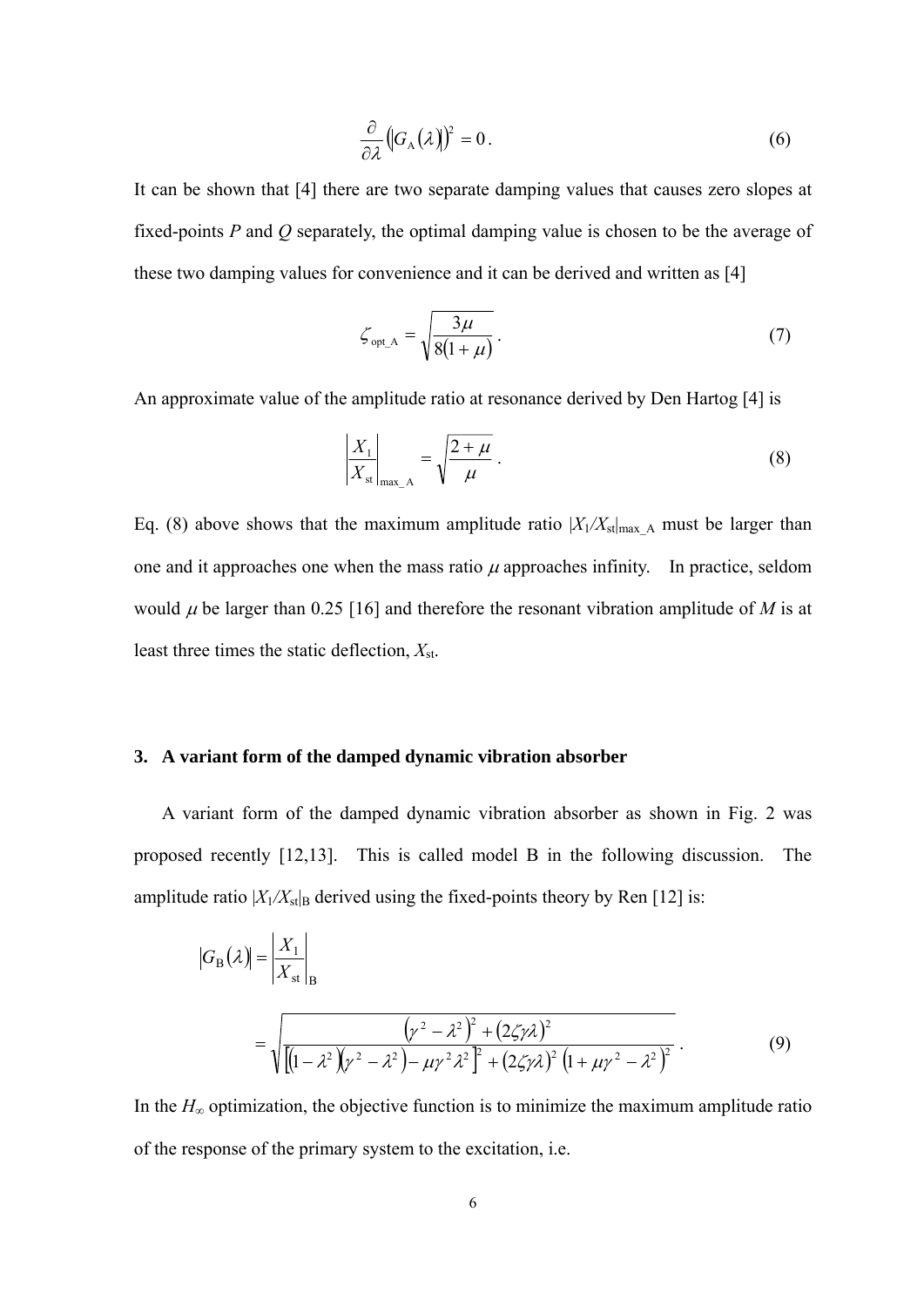$$
\max(|G_{\rm B}(\lambda, \gamma_{\rm opt\_B}, \zeta_{\rm opt\_B})|) = \min(\max_{\gamma, \zeta} |G_{\rm B}(\lambda)|).
$$
 (10)

Eq. (9) may be rewritten into the form as

$$
|G_{\rm B}(\lambda)| = \sqrt{\frac{A + B\zeta^2}{C + D\zeta^2}}
$$
\n(11)

where  $A = (\gamma^2 - \lambda^2)^2$ ,  $B = (2\gamma\lambda)^2$ ,  $C = [(1 - \lambda^2)(\gamma^2 - \lambda^2) - \mu\lambda^2\gamma^2]^2$ , and  $D = (2 \gamma \lambda (1 - \lambda^2 + \mu \gamma^2))^2$ .

Frequency responses of the primary mass *M* are calculated according to Eq. (9) with three damping ratios and the results are shown in Fig. 5. It is noted that there are intersecting points *O*, *P* and *Q*, which are independent of the absorber damping. Substituting  $\lambda = 0$  into Eq. (9) always leads to amplitude ratio  $G_{\text{B}}(0) = 1$  and it corresponds to the fixed point *O* in Fig. 5. To find the other fixed points *P* and *Q*, we consider the frequency response curves for  $\zeta = 0$  and  $\zeta = \infty$ . Since both frequency response curves for  $\zeta = 0$  and  $\zeta = \infty$  would pass through fixed points *P* and *Q*, we may write

$$
\frac{A}{C} = \frac{B}{D}.\tag{12}
$$

Noting that  $\lambda_p \neq 0$  and  $\lambda_q \neq 0$ , Eq. (12) may be simplified as

$$
\left(\frac{\gamma^2 - \lambda^2}{\left(1 - \lambda^2\right)\left(\gamma^2 - \lambda^2\right) - \mu\lambda^2\gamma^2}\right)^2 = \left(\frac{1}{1 - \lambda^2 + \mu\gamma^2}\right)^2.
$$
\n(13)

Taking square root on both sides of Eq. (13), we have

$$
\frac{\gamma^2 - \lambda^2}{\left(1 - \lambda^2\right)\left(\gamma^2 - \lambda^2\right) - \mu\lambda^2\gamma^2} = \pm \frac{1}{1 - \lambda^2 + \mu\gamma^2}.
$$
\n(14)

Noting that the responses at  $\zeta = 0$  and  $\zeta = \infty$  are in opposite phases, negative sign on the right hand side of Eq. (14) is therefore taken and we may write

$$
\frac{\gamma^2 - \lambda^2}{\left(1 - \lambda^2\right)\left(\gamma^2 - \lambda^2\right) - \mu\lambda^2\gamma^2} = -\frac{1}{1 - \lambda^2 + \mu\gamma^2}.
$$
\n(15)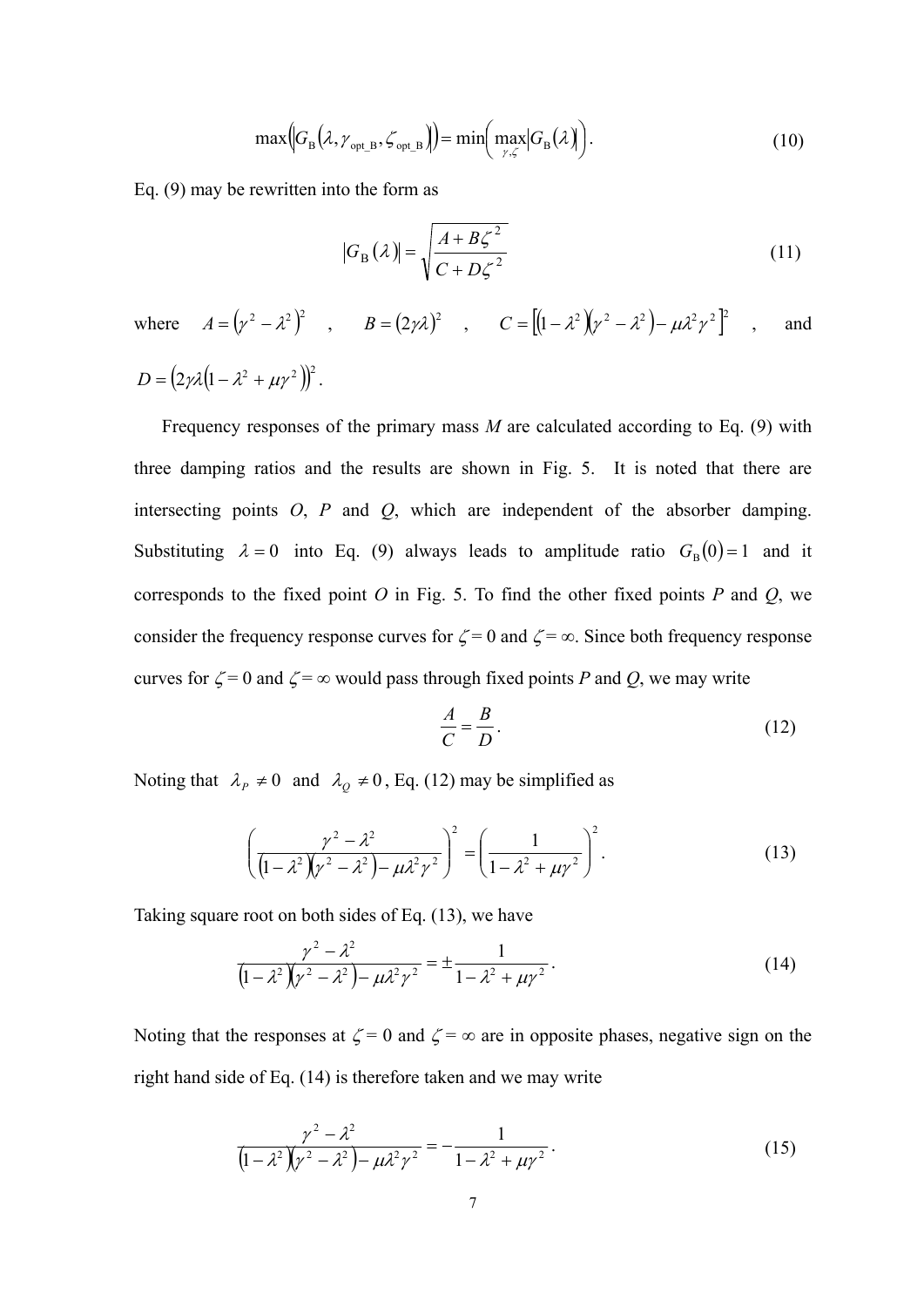Eq. (15) may be rewritten as

$$
2\lambda^4 - 2\left(1 + \gamma^2 + \mu\gamma^2\right)\lambda^2 + 2\gamma^2 + \mu\gamma^4 = 0.
$$
 (16)

The roots of Eq. (16) are  $\lambda_{\rm p}$  and  $\lambda_{\rm Q}$  and they are written as

$$
\lambda_{P,Q} = \sqrt{\frac{1 + \gamma^2 + \mu \gamma^2 \mp \sqrt{1 - 2(1 - \mu)\gamma^2 + (1 + \mu^2)\gamma^4}}{2}}.
$$
\n(17)

The amplitudes of the frequency response at these two roots are independent of the damping ratio *ζ* and they are written as

$$
|G_{\rm B}(\lambda_{P})| = \left| \frac{1}{1 - \lambda_{P}^{2} + \mu \gamma^{2}} \right| = \frac{2}{1 - \gamma^{2} + \mu \gamma^{2} + \sqrt{1 - 2(1 - \mu)\gamma^{2} + (1 + \mu^{2})\gamma^{4}}}, \text{ and } (18)
$$

$$
|G_{\rm B}(\lambda_{Q})| = \left| \frac{1}{1 - \lambda_{Q}^{2} + \mu \gamma^{2}} \right| = -\frac{2}{1 - \gamma^{2} + \mu \gamma^{2} - \sqrt{1 - 2(1 - \mu)\gamma^{2} + (1 + \mu^{2})\gamma^{4}}}.
$$
(19)

At any damping ratio, the frequency response must include these three fixed points *O*, *P* and *Q*. The *H*<sub>∞</sub> optimization of the variant design of DVA may be restated as:

If the function  $|G_{\text{B}}(\gamma, \zeta, \lambda)|$  has any point  $S_n$  which is independent of the variable  $\zeta$ and the response amplitude at  $S_n$  is a global maximum of  $|G_B(\lambda)|$  for  $\forall \lambda \in R^+$ ,  $\gamma$  is the optimal tuning frequency and  $\zeta$  is the optimal damping.

 $|G_{\rm B}(\lambda_{\rm p})|$  and  $|G_{\rm B}(\lambda_{\rm Q})|$  are calculated according to Eqs. (18) and (19) with  $\mu = 0.1$ and they are plotted together with  $|G_{\text{B}}(\lambda_0)|$  in Fig. 6a for illustration.  $|G_{\text{B}}(\lambda_p)|$  and  $|G_{\rm B}(\lambda_{\varrho})|$  has an intersection point *R* in Fig. 6a. By solving  $|G_{\rm B}(\lambda_{\varrho})| = |G_{\rm B}(\lambda_{\varrho})|$ , the tuning frequency at this intersection point can be found and written as [12,13]

$$
\gamma_R = \sqrt{\frac{1}{1 - \mu}} \,. \tag{20}
$$

It can be shown that [12] there are two separate damping values that causes zero slopes of  $|G_{\rm B}(\lambda)|$  at fixed-points *P* and *Q* separately and the optimal damping value is chosen to be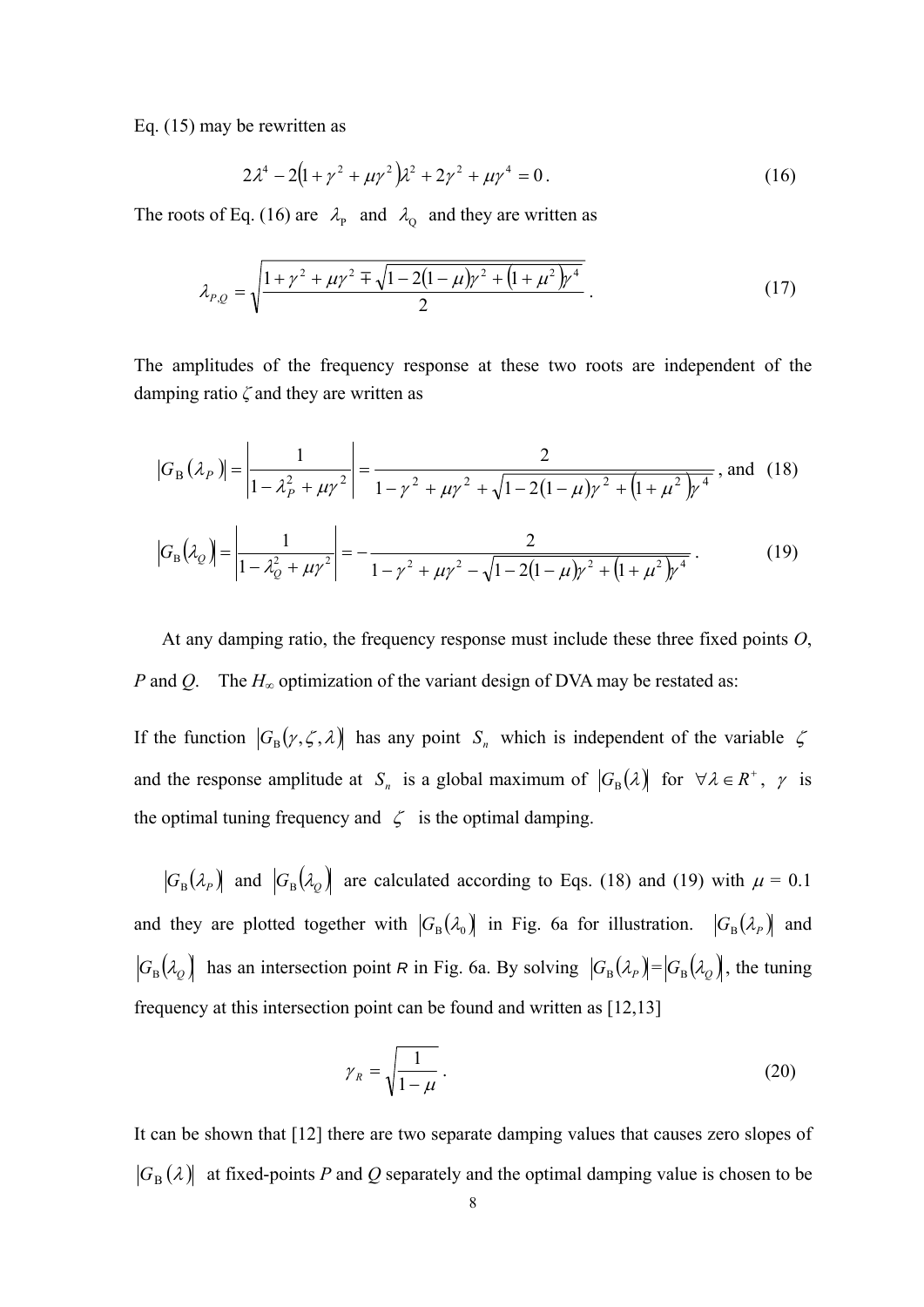the average of these two damping values for convenience it can be written as [12]

$$
\zeta_R = \sqrt{\frac{3\mu}{8(1 - 0.5\mu)}}\,. \tag{21}
$$

The tuning frequency  $\gamma_R$  and damping  $\zeta_R$  were considered to be the optimum tuning frequency and damping of the absorber by Ren [12], and Liu and Liu [13]. An approximate value of the dimensionless resonant vibration amplitude of mass *M* is derived and written as  $(Eq. (12)$  of  $[12]$ , and Eq.  $(12)$  of  $[13]$ )

$$
\left| \frac{X_1}{X_{st}} \right|_{\text{max\_B}} = (1 - \mu) \sqrt{\frac{2}{\mu}} \,. \tag{22}
$$

As shown in Fig. 6b, there is a point *S* on the curve of  $|G_{\text{B}}(\lambda_{p})|$  where  $|G_{\text{B}}(\gamma_{R}, \lambda_{p})|$  =

 $G_{\rm B}(\gamma_S, \lambda_P)$ . Using equations (18) and (22), consider  $|G_{\rm B}(\lambda_P)| =$ max\_B 1 *X st X* , the

tuning ratio  $\gamma_s$  at point *S* in Fig. 7b can be solved and written as

$$
\gamma_S = \sqrt{\frac{(\sqrt{2} + \sqrt{\mu})(1 - \sqrt{2\mu})}{\sqrt{\mu}(1 - \mu)}}
$$
(23)

As shown in Fig. 6b, point *R* is a local minimum point but point *T* is the global minimum of  $\max_{\gamma,\zeta} [G_B(\lambda_p)]$ ,  $|G_B(\lambda_q)|$ ,  $|G_B(\lambda_q)|$ . Theoretically, the dimensionless resonant vibration amplitude of mass *M*, can be reduced to one if the tuning frequency at point *T* instead of point *R* is chosen. The tuning ratio  $\gamma_T$  is found by solving  $G_B(\lambda_P) = 1$  and written as

$$
\gamma_T = \sqrt{\frac{2(1-\mu)}{\mu}}\tag{24}
$$

However,  $\gamma$ <sup>r</sup> may be too high to be applied in practice and the following practical constraints are assumed in the design formulation of the vibration system:

$$
0 < \mu \le 0.25 \tag{25a}
$$

$$
k \le K \text{, and} \tag{25b}
$$

$$
\zeta_{\text{opt\_B}} \le 1. \tag{25c}
$$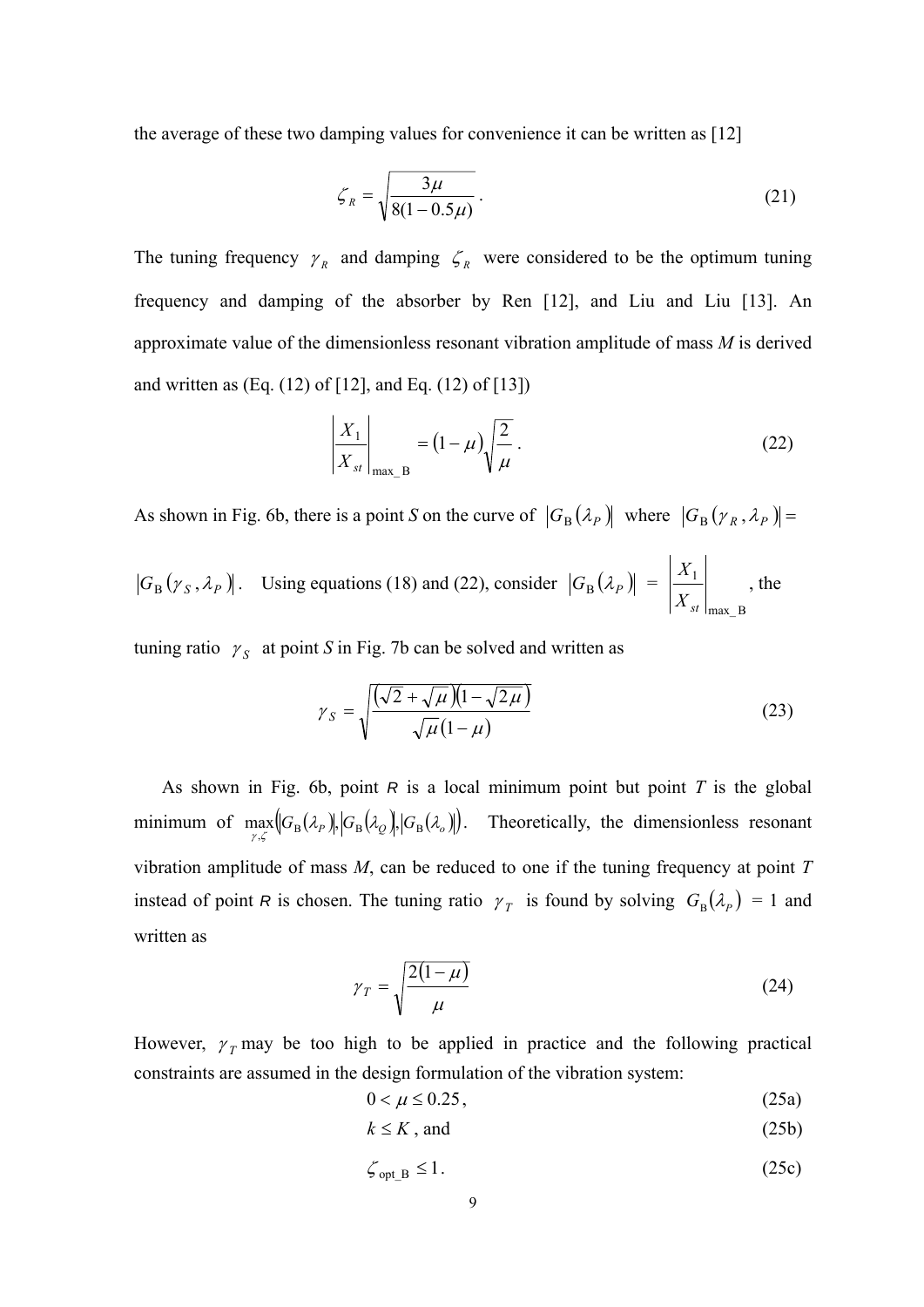The tuning frequency of the DVA may be rewritten as

$$
\gamma = \sqrt{\frac{k}{K\mu}}\,. \tag{26}
$$

Assuming the practical constraints of  $k \le K$  and  $\mu \le 0.25$ , we may consider a practical range of the optimum tuning frequency parameter of model B using Eq. (26) written as

$$
\gamma_{\rm S} \le \gamma_{\rm opt\_B} \le \sqrt{\frac{1}{\mu}}, \ \ 0 < \mu \le 0.25 \,. \tag{27}
$$

To determine the optimum damping of the absorber in order to make point *P* to be the maximum point on the response curve, it requires zero slope at the stationary point *P*, i.e.

$$
\frac{\partial}{\partial \lambda} |G_{\text{B}}(\lambda)|^2 \bigg|_{\lambda = \lambda_p} = 0. \tag{28}
$$

Using Eqs.  $(9)$ ,  $(17)$  and  $(28)$ , the optimum damping can be derived and written as

$$
\zeta_{\text{opt\_B}} = \sqrt{\frac{1 - 2\gamma^2 (1 - \mu) + \gamma^4 (1 + \mu + \mu^2) - (1 - \gamma^2 (1 - \mu))\sqrt{1 - 2(1 - \mu)\gamma^2 + (1 + \mu^2)\gamma^4}}{4\gamma^2 (1 + \gamma^2 + \mu\gamma^2 - \sqrt{1 - 2(1 - \mu)\gamma^2 + (1 + \mu^2)\gamma^4}})}
$$
(29)

The maximum frequency response of the primary structure of model B may be written as

$$
\max(|G_{\rm B}(\lambda,\mu,\gamma_{\rm opt\_B},\zeta_{\rm opt\_B})|) = |G_{\rm B}(\lambda_P)| = \frac{2}{1 - \gamma^2 + \mu\gamma^2 + \sqrt{1 - 2(1 - \mu)\gamma^2 + (1 + \mu^2)\gamma^4}}
$$
(30)

It is proved that the intersection point *R* between  $|G_{\text{B}}(\lambda_p)|$  and  $|G_{\text{B}}(\lambda_q)|$  is a local minimum only when  $0 \le \mu < 2 - \sqrt{3}$  and the derivation is shown in the Appendix. As shown in Fig. 6b, the response magnitude at this intersection point is the local minimum of the function  $\max(|G_{\text{B}}(\lambda_{p})|, |G_{\text{B}}(\lambda_{q})|)$  and the response magnitude at either point P or Q will be higher than this minimum at any other tuning frequency in the range of  $0 \le \mu < 2 - \sqrt{3}$ .  $|G_{\text{B}}(\lambda_p)|$  and  $|G_{\text{B}}(\lambda_q)|$  are calculated according to Eqs. (18) and (19) respectively with  $\mu = 2 - \sqrt{3}$  and they are plotted together with  $|G_{\text{B}}(\lambda_o)|$  in Fig. 7a for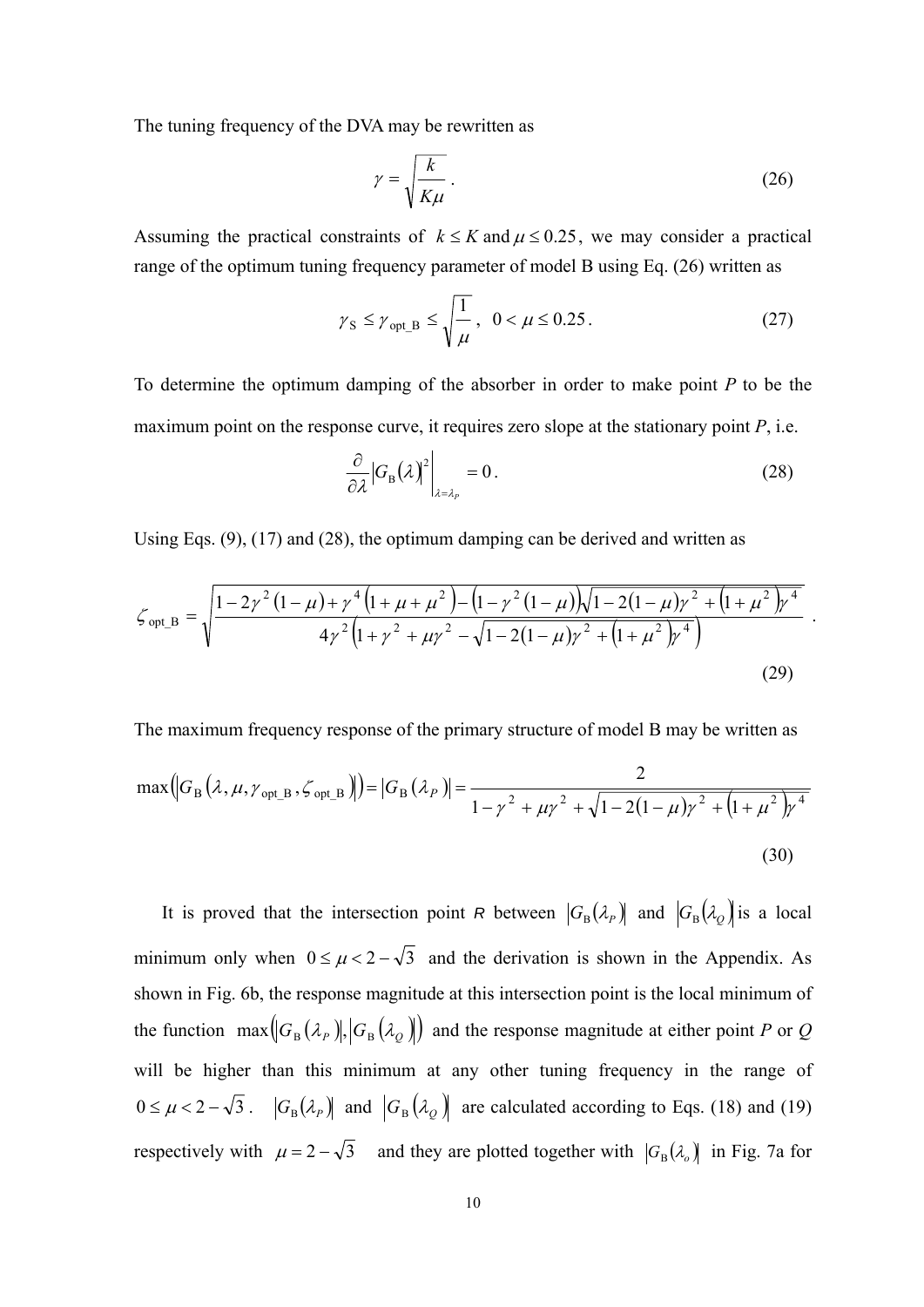illustration.  $|G_{\text{B}}(\lambda_p)|$  and  $|G_{\text{B}}(\lambda_q)|$  has an intersection point *R* at the peak of the curve of  $|G_{\rm B}(\lambda_p)|$  as shown in Fig. 7a. The point *R* is not a local minimum of the function  $\max(|G_{\rm B}(\lambda_{P})|, |G_{\rm B}(\lambda_{Q})|)$  anymore. As shown in Fig. 7b, when  $\mu = 2 - \sqrt{3} = 0.2679$ , both the response amplitude  $|G_{\rm B}(\lambda_p)|$  and  $|G_{\rm B}(\lambda_q)|$  decrease when  $\gamma$  increases beyond  $\gamma_R$  and therefore the resonant amplitude would reduce if the tuning frequency parameter of the DVA,  $\gamma$  is chosen to have a value larger than  $\gamma_R$ . This means that the optimum tuning frequency and damping ratios of the absorber proposed by Ren [12], and Liu and Liu [13] based on the fixed-points theory are only valid in the range of  $0 \le \mu \le 2 - \sqrt{3}$ . Their proposed optimum tuning frequency and damping ratios as shown in Eqs. (20) and (21) respectively would still lead to double equal peaks in the response spectrum  $|G_{\rm B}(\lambda)|$ when  $\mu > 2 - \sqrt{3}$  but the maximum response amplitude of the mass *M* will decrease if the frequency parameter  $\gamma$  is increased from  $\gamma_R$ .

Frequency response curves of the primary mass *M* of the non-traditional vibration absorber based on the two sets of optimum tuning frequency and damping ratios, one applying the fixed-points theory (Eqs. 20 and 21) and the other using the present theory (Eqs. 27 and 29) are calculated according to Eq. (9) and the results are plotted with the dotted and solid lines respectively in Fig. 8 for comparison. Mass ratio  $\mu$  is chosen to be 0.25 for the purpose of illustration. The curve generated based on the fixed-points theory shows the standard double peak characteristic but its resonant peaks are found to be 63% higher than the peaks of the second curve generated based on the present theory. The frequency response curve using  $\gamma_T$  and  $\zeta_T = \zeta_{opt}$  is also calculated and plotted as the centerline in Fig. 8 for illustration. The dimensionless resonant amplitude becomes one but the stiffness *k* and damping *c* of the DVA are high in this case and therefore it is assumed that  $\gamma_T$  and  $\zeta_T$  cannot be applied in practice.

Since the proposed DVA has its damper connected to the ground, it is also compared to the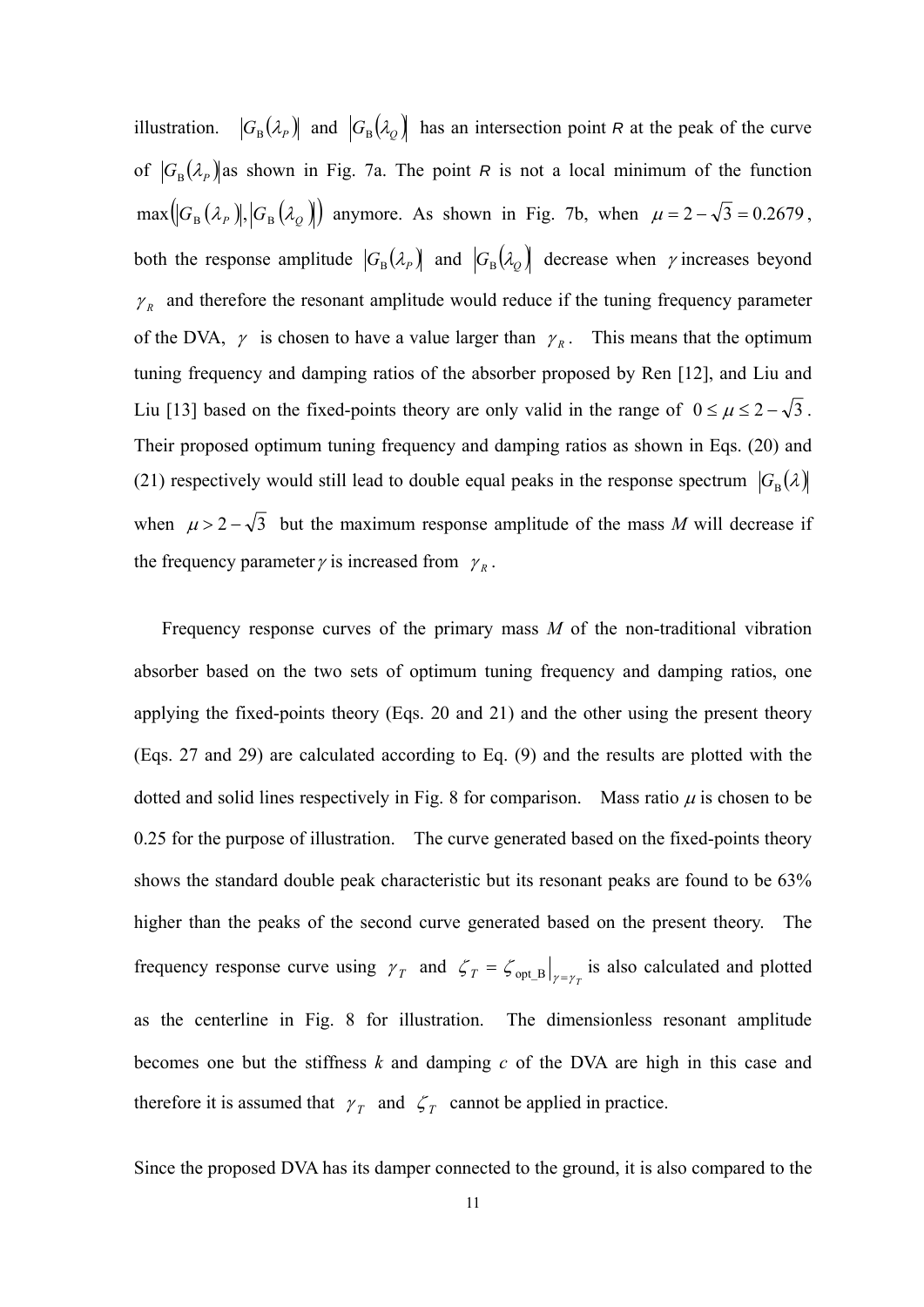case that the damper connected directly between the primary mass and the ground without using the absorber system as illustrated in Fig. 9 and it is called model C in the following discussion. To compare the resonant vibration amplitude of the mass *M* of model B to that of model C, the frequency response of the primary mass *M* of model B in Eq. (9) is rewritten as

$$
|G_{\rm B}(\lambda)| = \left| \frac{X_1}{X_{\rm st}} \right|_{\rm B} = \sqrt{\frac{\mu^2 (\gamma^2 - \lambda^2)^2 + (2\zeta' \lambda)^2}{\mu^2 [(1 - \lambda^2)(\gamma^2 - \lambda^2) - \mu \gamma^2 \lambda^2]^2 + (2\zeta' \lambda)^2 (1 + \mu \gamma^2 - \lambda^2)^2}}
$$
(31)  
where  $\zeta' = \frac{c}{2\sqrt{MK}} = \mu \gamma \zeta$ .

The optimum damping of model B may be rewritten using Eq. (29) as

$$
\zeta_{\text{opt\_B}}^{\prime} = \mu \gamma \zeta_{\text{opt\_B}}
$$
  
= 
$$
\mu \sqrt{\frac{1 - 2\gamma^2 (1 - \mu) + \gamma^4 (1 + \mu + \mu^2) - (1 - \gamma^2 (1 - \mu)) \sqrt{1 - 2(1 - \mu)\gamma^2 + (1 + \mu^2)\gamma^4}}{4(1 + \gamma^2 + \mu\gamma^2 - \sqrt{1 - 2(1 - \mu)\gamma^2 + (1 + \mu^2)\gamma^4}})}
$$
(32)

Assuming that the damper of model C has the optimum damping of model B, the frequency response of the primary mass *M* of model C may be written as

$$
|G_{\rm C}(\lambda)| = \left| \frac{X_1}{X_{\rm st}} \right|_{\rm C} = \sqrt{\frac{1}{\left(1 - \lambda^2\right)^2 + \left(2 \zeta'_{\rm opt\_B} \lambda\right)^2}}
$$
(33)

The resonant frequency of model C can be found to be  $\lambda = \sqrt{1 - 2(\zeta_{\text{opt B}}')^2}$  by considering  $\frac{\partial}{\partial \lambda} |G_C(\lambda)|^2 = 0$  $\frac{\partial}{\partial \theta} |G_{\alpha}(\lambda)|$ λ  $G_{\rm C}(\lambda)^2 = 0$ . The resonant vibration amplitude of model C can then be found by substituting  $\lambda = \sqrt{1 - 2(\zeta_{\text{opt B}}')^2}$  into Eq. (33) and written as

$$
\max(|G_{\rm C}(\lambda)|) = \frac{1}{2\zeta'_{\rm opt\_B}\sqrt{1 - (\zeta'_{\rm opt\_B})^2}}
$$
(34)

To compare the resonant vibration amplitude of model B to model C at different mass ratio  $\mu$  and frequency parameter  $\gamma$  of the DVA of model B, the resonant vibration amplitude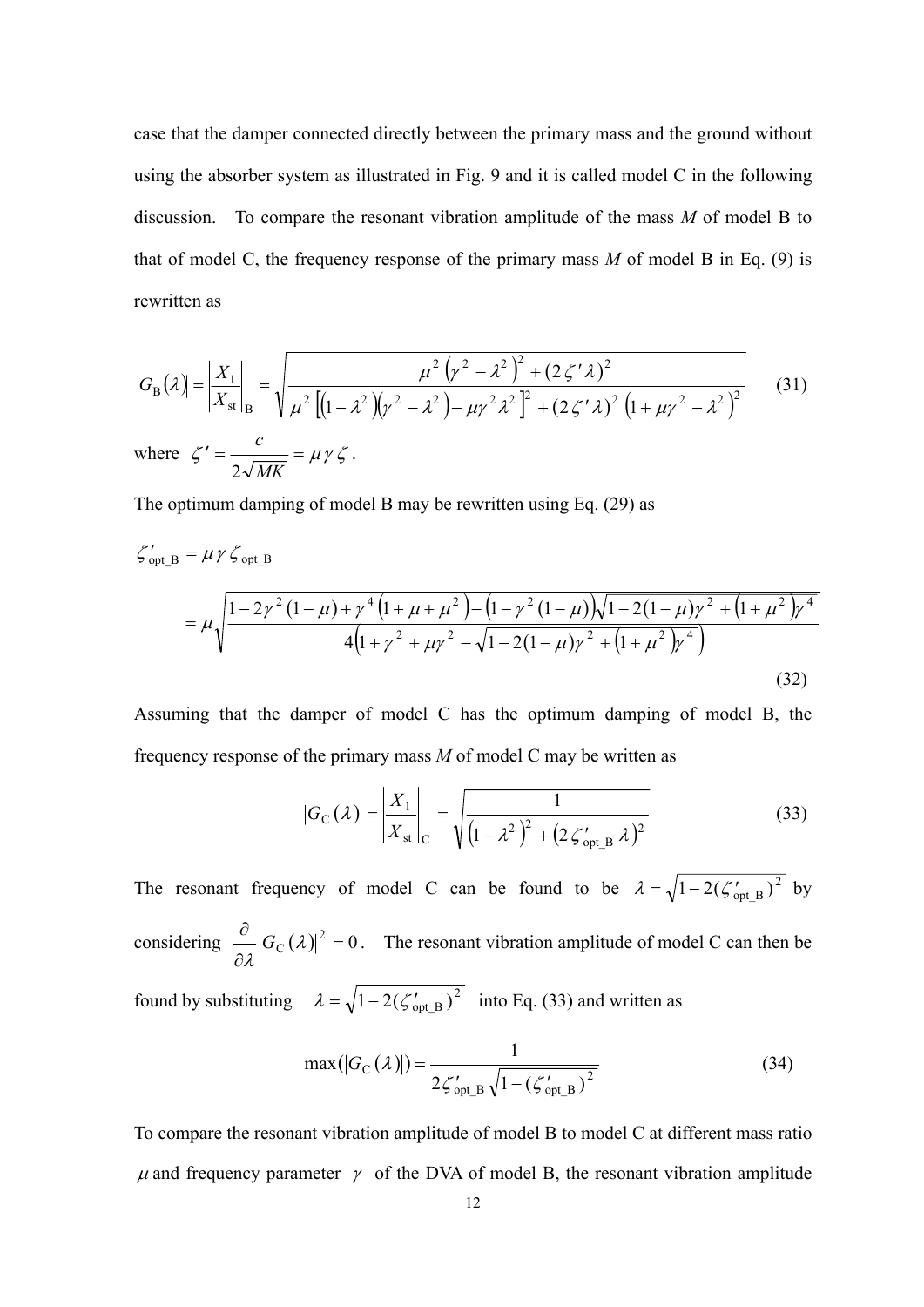of Model C,  $max(|G_C(\lambda)|)$ , is calculated according Eq. (34) and the damping ratio  $\zeta_{\text{opt B}}'$  is calculated according to Eq. (32) such that both model B and model C have dampers of same damping coefficient *c*. The resonant vibration amplitude of model B,  $\max(|G_B(\lambda, \mu, \gamma_{\text{opt B}}, \zeta_{\text{opt B}}|))$ , is calculated according Eq. (30) and the percentage differences at different mass ratio and frequency between  $max(|G_C(\lambda)|)$  and  $\max (G_B(\lambda, \mu, \gamma_{\text{opt B}}, \zeta_{\text{opt B}}))$  are plotted in Fig. 10. The zero contour in Fig. 10 represents the curve of  $\max(|G_{\text{C}}(\lambda)|) = \max(|G_{\text{B}}(\lambda, \mu, \gamma_{\text{opt}}, \zeta_{\text{opt}}|)).$  As shown by the region of the positive contours in Fig. 10, the resonant vibration amplitude of the primary mass *M* using the variant DVA is found to be better than using the damper alone in the range of  $\mu \le 0.22$  with the frequency parameter  $\gamma$  of the DVA less than 1.82 and in the range of  $\mu > 0.22$  with any positive value of  $\gamma$ . The zero contour in Fig. 10 is plotted as dotted line together with the contours of  $max(C_B(\lambda, \mu, \gamma_{opt}, \zeta_{opt}))$  in Fig. 11. The curve of  $\gamma_s$  at different mass ratio  $\mu$  is calculated according to Eq. (23) and plotted as centerline in Fig. 11. There is an intersection of the curve of  $\gamma_s$  and the dotted line representing  $\max(|G_C(\lambda)|) = \max(|G_B(\lambda, \mu, \gamma_{opt}, \zeta_{opt})|)$  in Fig. 11. This intersection appears at frequency parameter  $\gamma = 1.89$  and mass ratio  $\mu = 0.092$ . According to Eq. (27),  $\gamma_{opt_B}$  should be chosen to be larger than  $\gamma_S$  so that the resonant vibration amplitude  $max(|G_{\text{B}}(\lambda)|)$  using the proposed tuning parameters is smaller than that using the values proposed in Refs. [12] and [13], i.e.  $\gamma = \gamma_R$  and  $\zeta = \zeta_R$ . Therefore, the resonant vibration amplitude of the primary mass *M* using the variant DVA is found to be better than just using the damper alone when  $0.092 < \mu < 0.22$  with the frequency parameter  $\gamma$ of value smaller than those on the dotted curve in Fig. 11. When  $\mu$  > 0.22, the resonant vibration amplitude of the primary mass *M* using a variant DVA is always better than just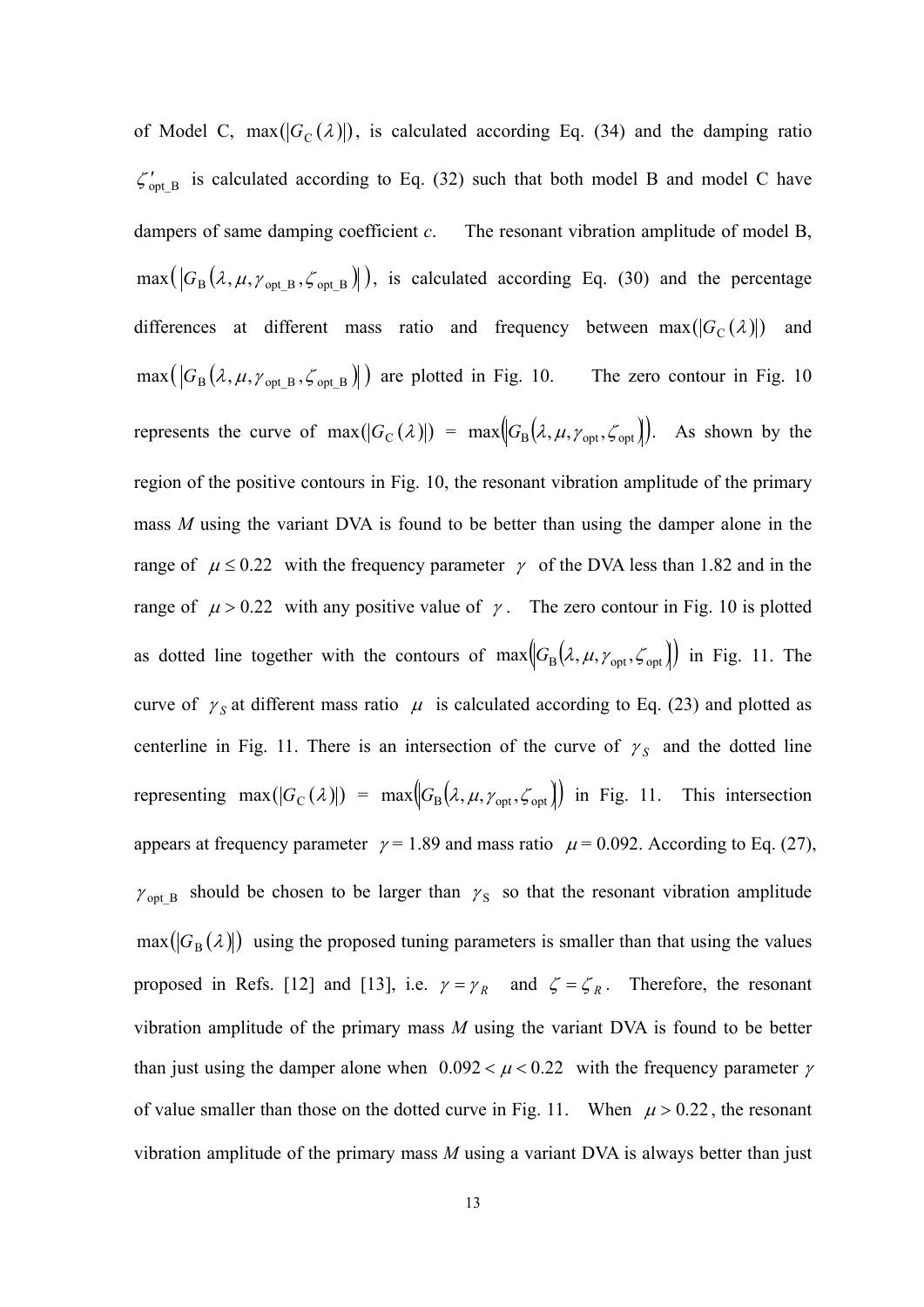using the damper alone. A convenient formula of the optimum tuning frequency parameter of the non-traditional DVA is proposed as

$$
\gamma_{\text{opt\_B}} \begin{cases}\n= 2.02 - 1.5 \mu & 0.092 < \mu \le 0.22 \\
\le \sqrt{\frac{1}{\mu}} & 0.22 < \mu < 0.25\n\end{cases}
$$
\n(35)

 $\gamma_{\text{opt_B}}$  is chosen according to Eq. (35) to ensure the proposed absorber will perform better than the traditional DVA and the primary damper alone. The comparison is shown in Fig. 12. In Fig. 12, the resonant vibration amplitude  $\max(|G_{\text{B}}(\lambda)|)$  of the mass *M* of Model B at different mass ratio are calculated according to Eq. (30) with the proposed optimum tuning parameters  $\gamma = \gamma_{\text{opt B}}$  and  $\zeta = \zeta_{\text{opt B}}$  and compared to the one using the optimum tuning parameters  $\gamma = \gamma_R$  and  $\zeta = \zeta_R$  proposed in Refs. [12] and [13]. It is also compared to the case with the damper of damper coefficient *c* attached directly between the primary mass *M* and the ground. It is found that the resonant vibration amplitude max $(|G_{\rm B}(\lambda)|)$  using the proposed tuning parameters is always smaller than that using the values proposed in Refs. [12] and [13] and also smaller than just using the damper alone if  $\mu > 0.092$ . The reduction of maximum response amplitude of the primary mass *M* in model B using the proposed optimal parameters increases from 2.5% to 21% more than that using the values proposed in Refs. [12] and [13] and increases from 1.6% to 18% more than just using the damper alone when the mass ratio  $\mu$  increases from 0.1 to 0.25.

#### **4. Conclusion**

The fixed-points theory commonly used in the optimization of dynamic vibration absorber (DVA) is reviewed. It is found that the optimum parameters of the non-traditional DVA as shown in Fig. 2 reported in literature using the fixed-points theory may not lead to the minimization of the maximum amplitude magnification factor of the primary system. A new procedure is proposed for the  $H_\infty$  optimization of such a dynamic vibration absorber and a new set of optimum tuning frequency and damping of the absorber is derived, thereby resulting in a lower maximum amplitude response than the response reported in the literature [12,13]. The new optimum tuning frequency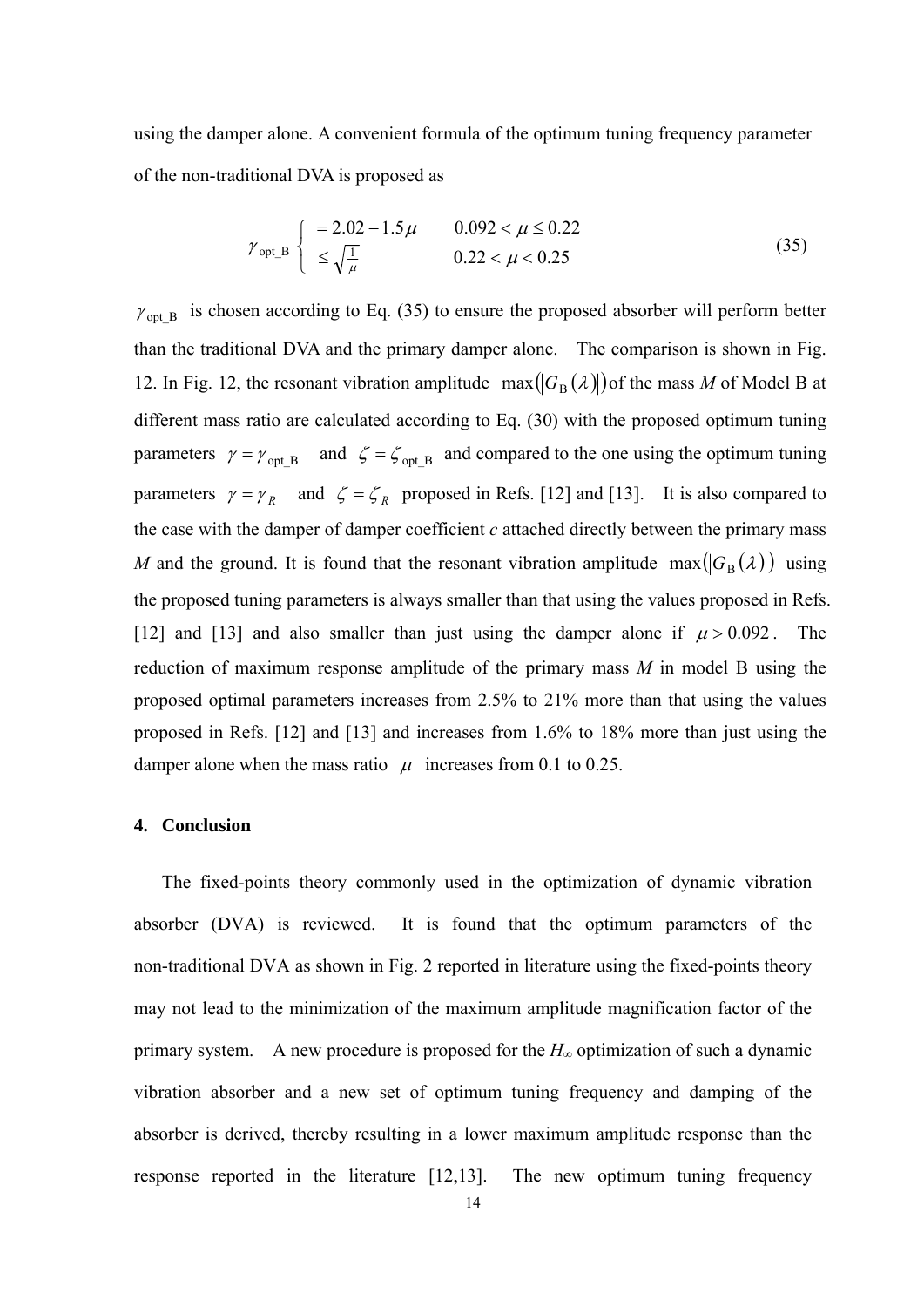parameter proposed for the  $H<sub>∞</sub>$  optimization of such a dynamic vibration absorber is given in Eq. (35) and the corresponding damping ratio of the absorber is given in Eq. (29).

Fig. 11 may be used in practice for choosing the set of mass ratio and frequency parameter of the variant DVA for the desired resonant vibration amplitude of the primary mass and this resonant vibration amplitude is smaller than the one using the optimum values proposed by other researchers [12, 13] and also better than the one using the damper alone in the range of mass ratio  $\mu \geq 0.092$ . The conventional wisdom of suppressing vibration of a machine is to add a damper to its mounting or a traditional DVA if the added structure cannot be mounted onto the ground. We have proved that the proposed variant DVA with ground-support has better suppression of the resonant vibration amplitude than the traditional DVA and also the damper alone. For example, if a machine has a large vibration at resonance and the engineer plans to add an absorber or a damper to reduce its vibration at resonance. The additional structure may be designed rather freely, and there is an optional ground-support. We provided an additional option and design guidelines to the engineer to apply the proposed DVA with ground-support for suppressing the resonant vibration of the machine.

The optimum tuning frequency and damping ratios proposed are derived only for the  $H_{\infty}$  optimization of model B and the resonant vibration amplitude of the primary mass is less than the one using the damper alone (model C). The  $H_2$  optimization of model B would require another set of optimum tuning frequency and damping ratios. Since the derivation of the  $H_2$  optimal parameters of the variant DVA is very different from the present case and the comparison result of the effectiveness of the models B and C are found to be quite different from the result of the present case, the  $H_2$  optimization of model B will be reported elsewhere.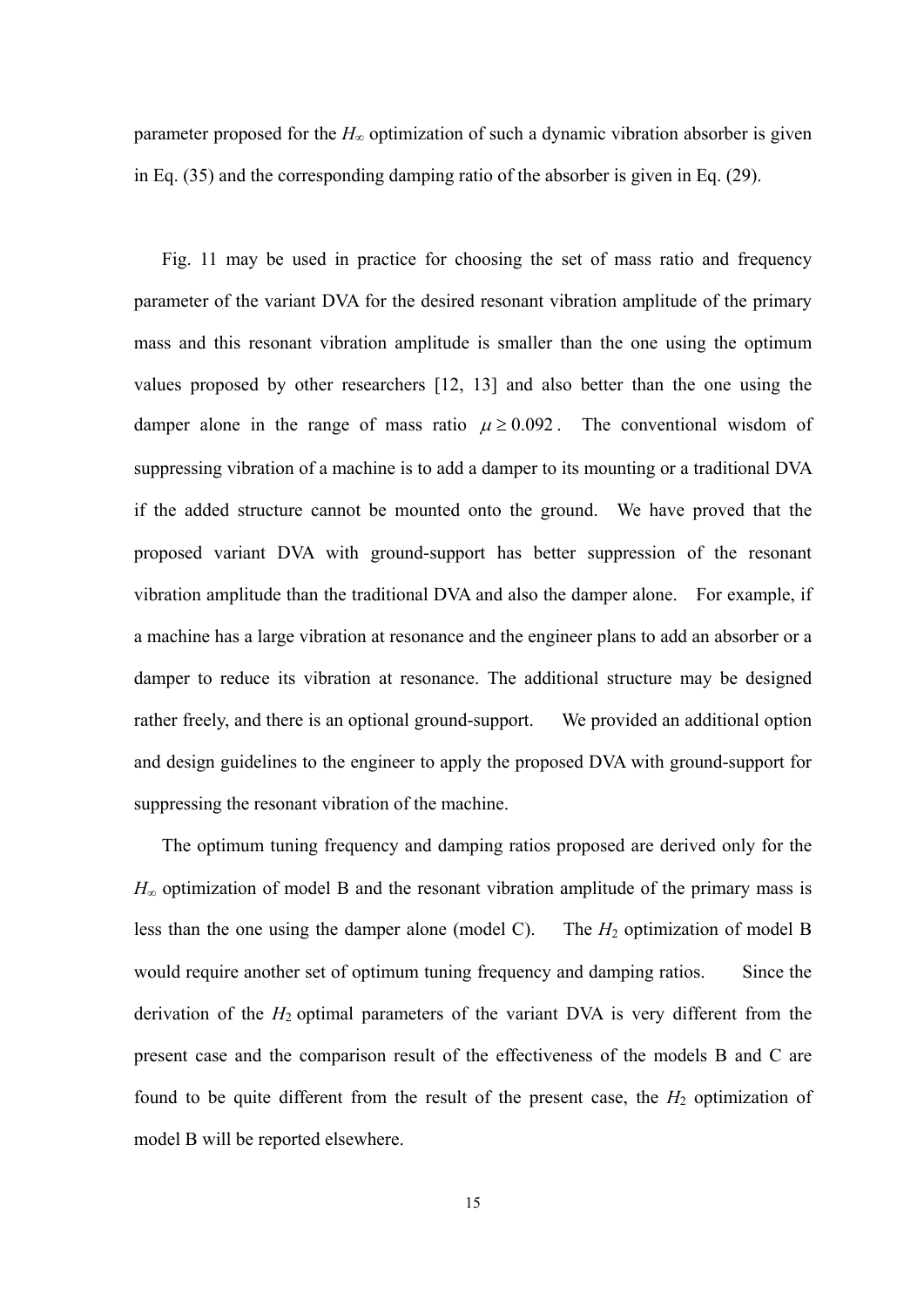# **Acknowledgement**

The authors wish to acknowledge support given to them by the Central Research Grant of The Hong Kong Polytechnic University. The authors also acknowledge the reviewers as they raised some fundamental questions about the original theme of the paper and the final version of this paper has benefited from the review process.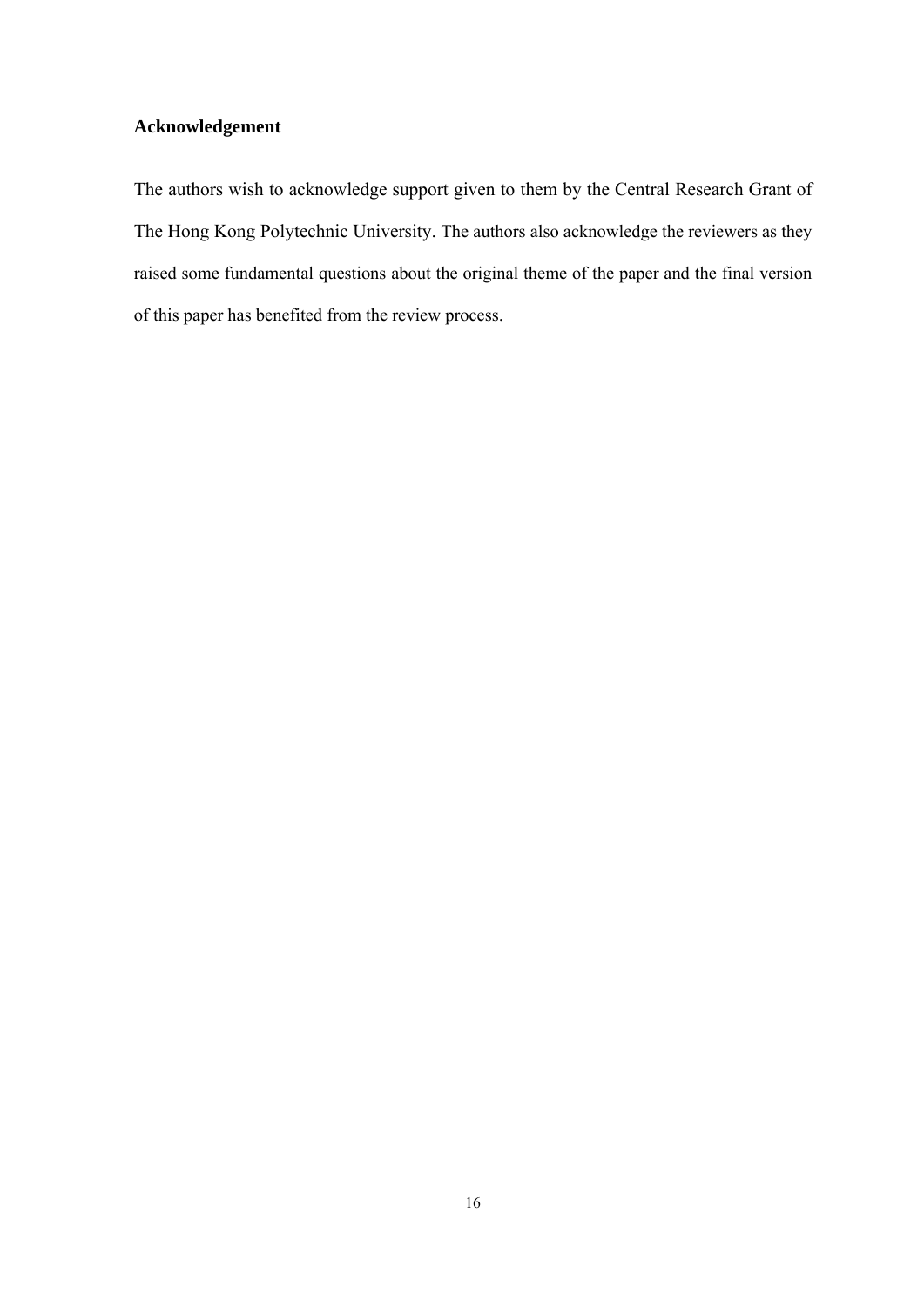#### **Appendix**

Referring to Fig. 7, point *R* is the maximum of  $|G_{\text{B}}(\lambda_p)|$  and it satisfies the condition  $\frac{\partial \big |G^{}_{\rm B}\big ( \mathcal{A}_P\big )\big |}{\partial \gamma^2}=0$ ΊY  $\frac{G_{\rm B}(\lambda_P)}{2} = 0$ .

where  $|G_{\text{B}}(\lambda_p)|$  is given in Eq. (18).

$$
\frac{\partial |G_{B}(\lambda_{P})|}{\partial \gamma^{2}} = -2 \frac{-1 + \mu + \frac{\mu - 1 + (\mu^{2} + 1)\gamma^{2}}{\sqrt{1 - 2(1 - \mu)\gamma^{2} + (1 + \mu^{2})\gamma^{4}}}}{(1 - \gamma^{2} + \mu\gamma^{2} + \sqrt{1 - 2(1 - \mu)\gamma^{2} + (1 + \mu^{2})\gamma^{4}})^{2}} = 0
$$
\n(A1)

$$
\Rightarrow (1 - \mu)\sqrt{1 + 2(\mu - 1)\gamma^2 + (\mu^2 + 1)\gamma^4} = \mu - 1 + (\mu^2 + 1)\gamma^2.
$$
 (A2)

Point *R* is also the intersection point of curves  $|G_{\text{B}}(\lambda_{p})|$  and  $|G_{\text{B}}(\lambda_{\mathcal{Q}})|$  and therefore the corresponding  $\gamma$  at point *R* equals to  $\gamma_R$  and is expressed in Eq. (20). Substituting Eq.  $(20)$  into Eq.  $(A2)$ , we may write

$$
\sqrt{-1 + \frac{\mu^2 + 1}{(1 - \mu)^2}} = -1 + \frac{\mu^2 + 1}{(1 - \mu)^2}
$$
 (A3)

$$
\Rightarrow \mu^2 - 4\mu + 1 = 0 \tag{A4}
$$

$$
\Rightarrow \mu = 2 - \sqrt{3} \text{ or } \mu = \frac{1}{2 - \sqrt{3}} \text{ (discarded because } \mu > 1).
$$
 (A5)

So mass ratio  $\mu = 2 - \sqrt{3}$  when the intersection point of curves  $|G_{B}(\lambda_{p})|$  and  $|G_{B}(\lambda_{Q})|$ becomes also the maximum of  $|G_B(\lambda_P)|$  as shown in Fig. 7.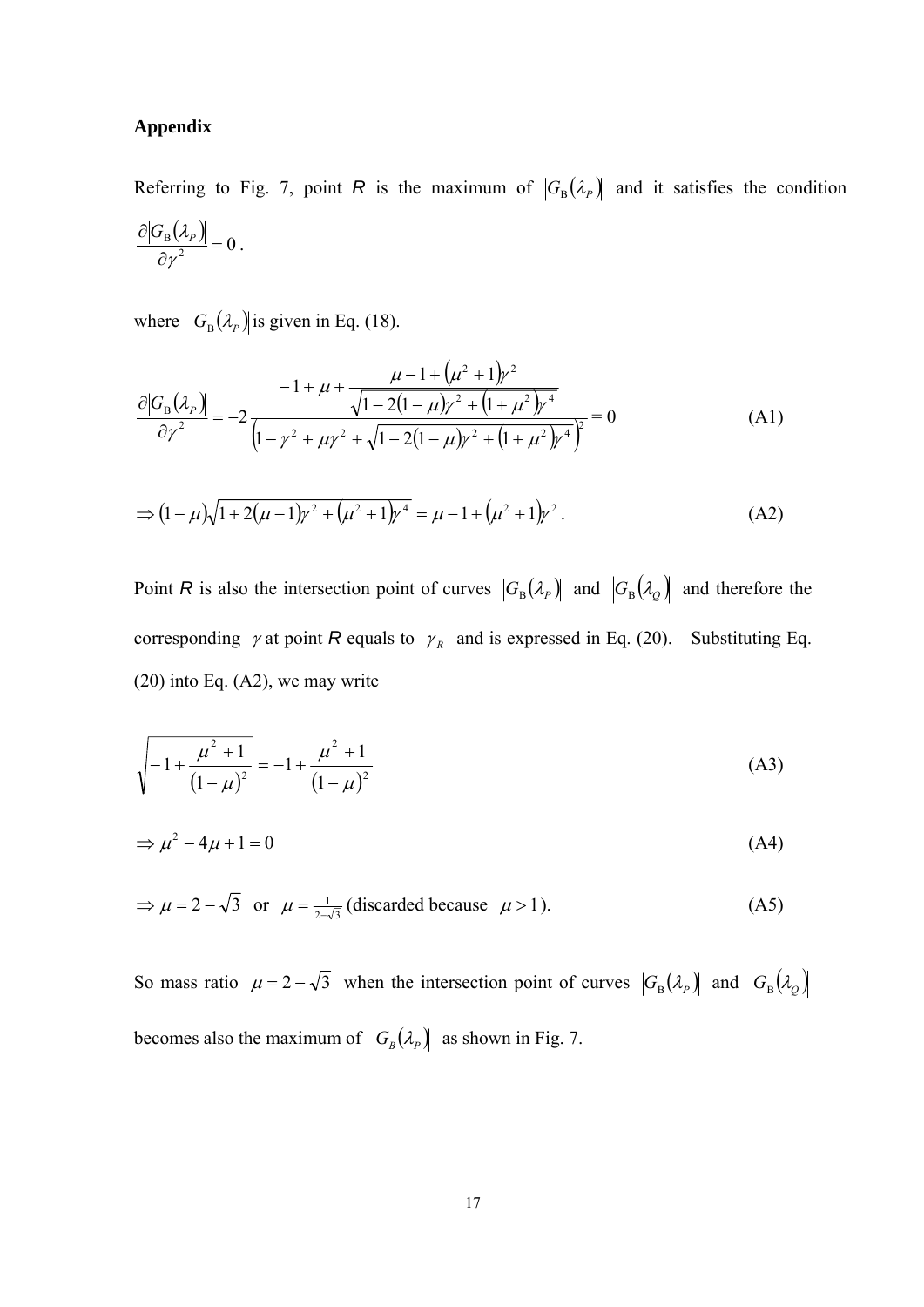#### **References**

- [1] J. Ormondroyd and J. P. Den Hartog, The theory of the dynamic vibration absorber, *Journal of Applied Mechanics* 50 (1928) 9-22.
- [2] J. E. Brock, A note on the damped vibration absorber, *Journal of Applied Mechanics* 13 (1946) A-284.
- [3] E. Hahnkamm, Die Dampfung von Fundamentschwingungen bei veranderlicher Erregerfrequenz, *Ingenieur Archiv* 4 (1932) 192-201, (in German).
- [4] J. P. Den Hartog, *Mechanical Vibrations*, Dover Publications Inc., 1985.
- [5] O. Nishihara and T. Asami, Closed-Form Solutions to the Exact Optimizations of Dynamic Vibration Absorbers (Minimizations of the Maximum Amplitude Magnification Factors), *Journal of Vibration and Acoustics* 124 (2002) 576 – 582.
- [6] M. B. Ozer, and T. J. Royston, Extending Den Hartog's Vibration Absorber Technique to Multi-Degree-of-Freedom Systems, *ASME Journal of Vibration and Acoustics* 127 (2005) 341–350.
- [7] J. Dayou, Fixed-points theory for global vibration control using vibration neutralizer, *Journal of Sound and Vibration* 292 (2006) 765 – 776.
- [8] J. Dayou and S. Wang, Derivation of the fixed-points theory with some numerical simulations for global vibration control of structure with closely spaced natural frequencies, *Mechanics based Design of Structures and Machines* 34 (2006) 49-68.
- [9] Y. L. Cheung and W. O. Wong,  $H_{\infty}$  and  $H_2$  optimizations of dynamic vibration absorber for suppressing vibrations in plates, *Journal of Sound and Vibration* 320 (2009) 29-42.
- [10] K. M. Shum, Closed form optimal solution of a tuned liquid column damper for suppressing harmonic vibration of structures, *Engineering Structures* 31 (2009) 84-92.
- [11] T. Asami, O. Nishihara and A.M. Baz, Analytical Solutions to *H*∞ and *H*2 Optimization of Dynamic Vibration Absorbers Attached to Damped Linear Systems, *Journal of Vibration and Acoustics* 124 (2002) 284 – 295.
- [12] M. Z. Ren, A variant design of the dynamic vibration absorber, *Journal of Sound and Vibration* 245 (2001) 762-770.
- [13] K. Liu and J. Liu, The damped dynamic vibration absorbers: revisited and new result, *Journal of Sound and Vibration* 284 (2005) 1181–1189.
- [14] K. Liu and G. Coppola, Optimal design of damped dynamic vibration absorber for damped primary systems, *CSME Transaction* 34 (2010) 119-135.
- [15] W. O. Wong and Y. L. Cheung, Optimal design of a damped dynamic vibration absorber for vibration control of structure excited by ground motion, *Engineering Structures* 30 (2008) 282–286.
- [16] D.J. Inman, *Engineering Vibration*, 3<sup>rd</sup> Ed. Prentice Hall, Inc., Upper Saddle River, New Jersey, 2008.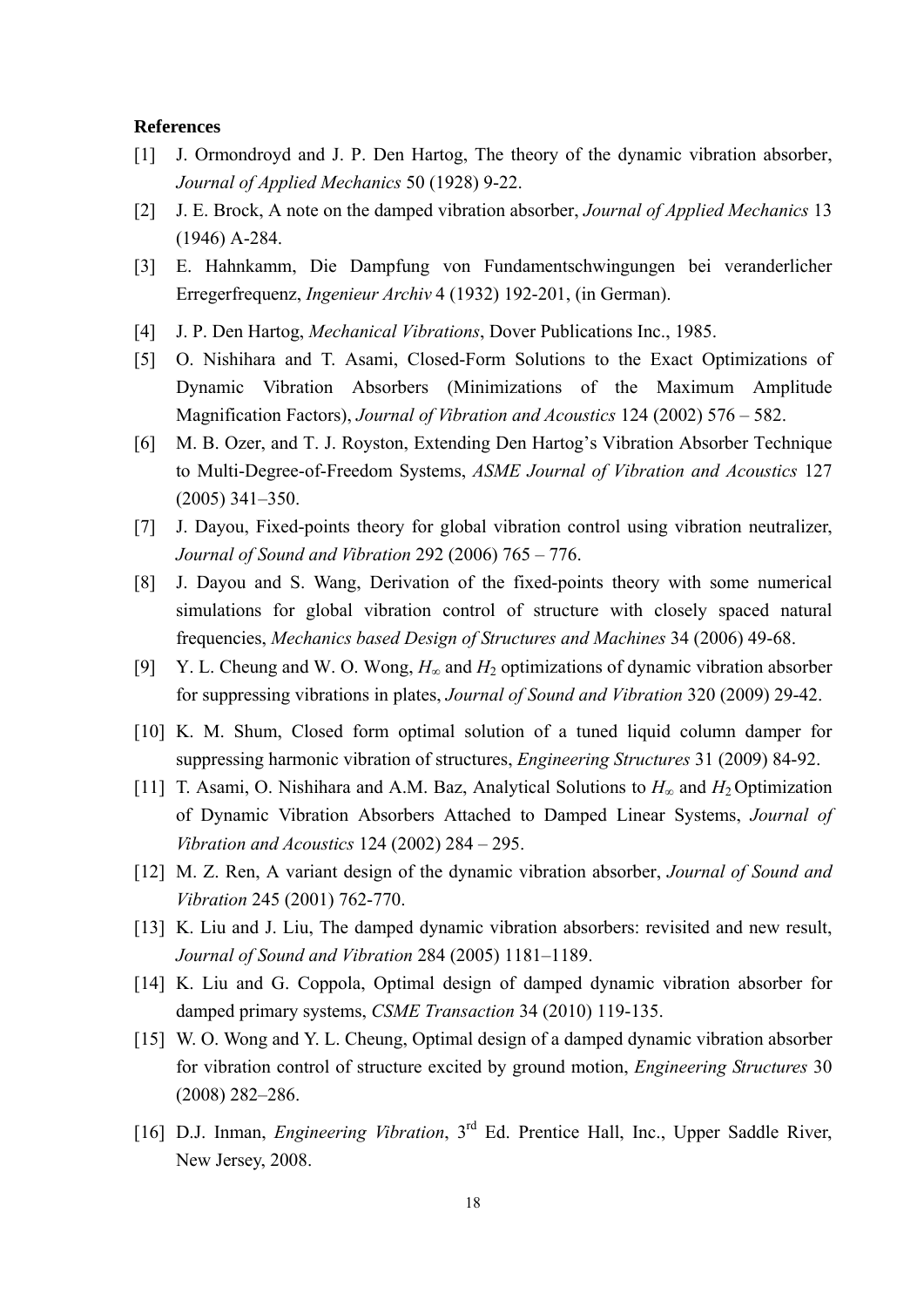Figure captions

- Fig. 1. Schematic diagram of model A: a traditional dynamic vibration absorber (*m-k-c* system) attached to the primary (*M-K*) system.
- Fig. 2. Schematic diagram of model B: the variant dynamic vibration absorber (*m-k-c* system) attached to the primary (*M-K*) system.
- Fig. 3. Frequency response curve of the primary mass *M* of the traditional vibration absorber (Fig. 1) with  $\mu$  = 0.1 and  $\gamma$  = 1 at three different damping ratios.
- Fig. 4. (a) Vibration amplitude of mass  $M$ ,  $|G_A(\lambda_p)|$  and  $|G_A(\lambda_o)|$  of the traditional DVA at the fixed points versus tuning ratio  $\gamma$ ; (b)  $\max_{\gamma,\zeta} (G_A(\lambda_P), G_A(\lambda_Q))$  versus tuning ratio  $\gamma$ .  $\mu = 0.2$ .
- Fig. 5. Frequency response curve of the primary mass *M* of the non-traditional vibration absorber (Fig. 2) with  $\mu = 0.1$  and  $\gamma = 1$  at three different damping ratios.
- Fig. 6. (a) Response amplitudes  $|G_{\text{B}}(\lambda_{\text{o}})|, |G_{\text{B}}(\lambda_{\text{p}})|$  and  $|G_{\text{B}}(\lambda_{\text{Q}})|$  of mass *M* of the non-traditional DVA (Fig. 2) versus tuning frequency  $\gamma$ , (b)  $\max_{\gamma,\zeta} [G_{\rm B}(\lambda_o)]$ ,  $[G_{\rm B}(\lambda_p)]$ ,  $[G_{\rm B}(\lambda_Q)]$  versus tuning frequency  $\gamma$  with  $\mu = 0.15$ .
- Fig. 7. (a) Response amplitudes  $|G_{\text{B}}(\lambda_{\text{o}})|, |G_{\text{B}}(\lambda_{\text{p}})|$  and  $|G_{\text{B}}(\lambda_{\text{o}})|$  of mass *M* of the non-traditional DVA (Fig. 2) versus tuning frequency  $\chi$  (b)  $\max_{\gamma, \zeta} [G_{\rm B}(\lambda_0), |G_{\rm B}(\lambda_0)|, |G_{\rm B}(\lambda_0)|]$  versus tuning frequency  $\gamma$  with  $\mu = 2 - \sqrt{3}$ .
- Fig. 8. Frequency responses of the mass *M* of the non-traditional vibration absorber (Fig. 2) with  $\mu$  = 0.2.
- Fig. 9. Schematic diagram of model C: a SDOF vibrating system with primary damping of damping coefficient *c* (*M-K-c*) system.

Fig. 10. Contours of 
$$
\frac{\left[\max(|G_{\text{C}}(\lambda)|) - \max(|G_{\text{B}}(\lambda, \mu, \gamma_{\text{opt\_B}}, \zeta_{\text{opt\_B}})|)\right]}{\max(|G_{\text{C}}(\lambda, \zeta_{\text{opt\_B}})|)} \times 100\% \text{ of the}
$$

non-traditional vibration absorber.

- Fig. 11. Contours of the resonant vibration amplitude  $\max(|G_B(\lambda, \mu, \gamma_{\text{opt B}}, \zeta_{\text{opt B}})|)$ of the non-traditional vibration absorber.
- Fig. 12. Comparison of resonant vibration amplitudes  $\max(|G_{\text{B}}(\lambda)|)$  of the mass *M* of Model B at different mass ratio.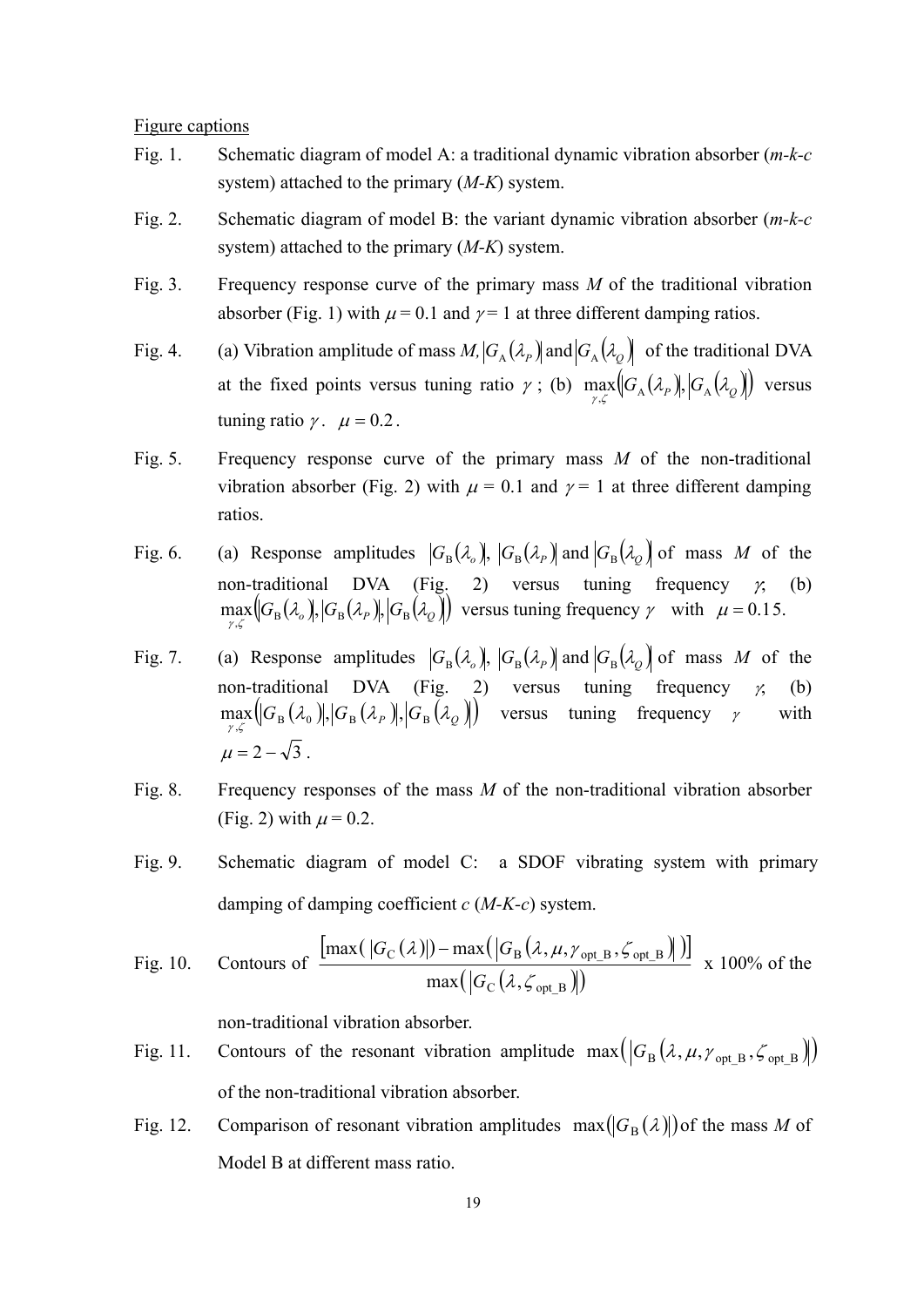

Fig. 1. Schematic diagram of model A: a traditional dynamic vibration absorber (*m-k-c* system) attached to the primary (*M-K*) system.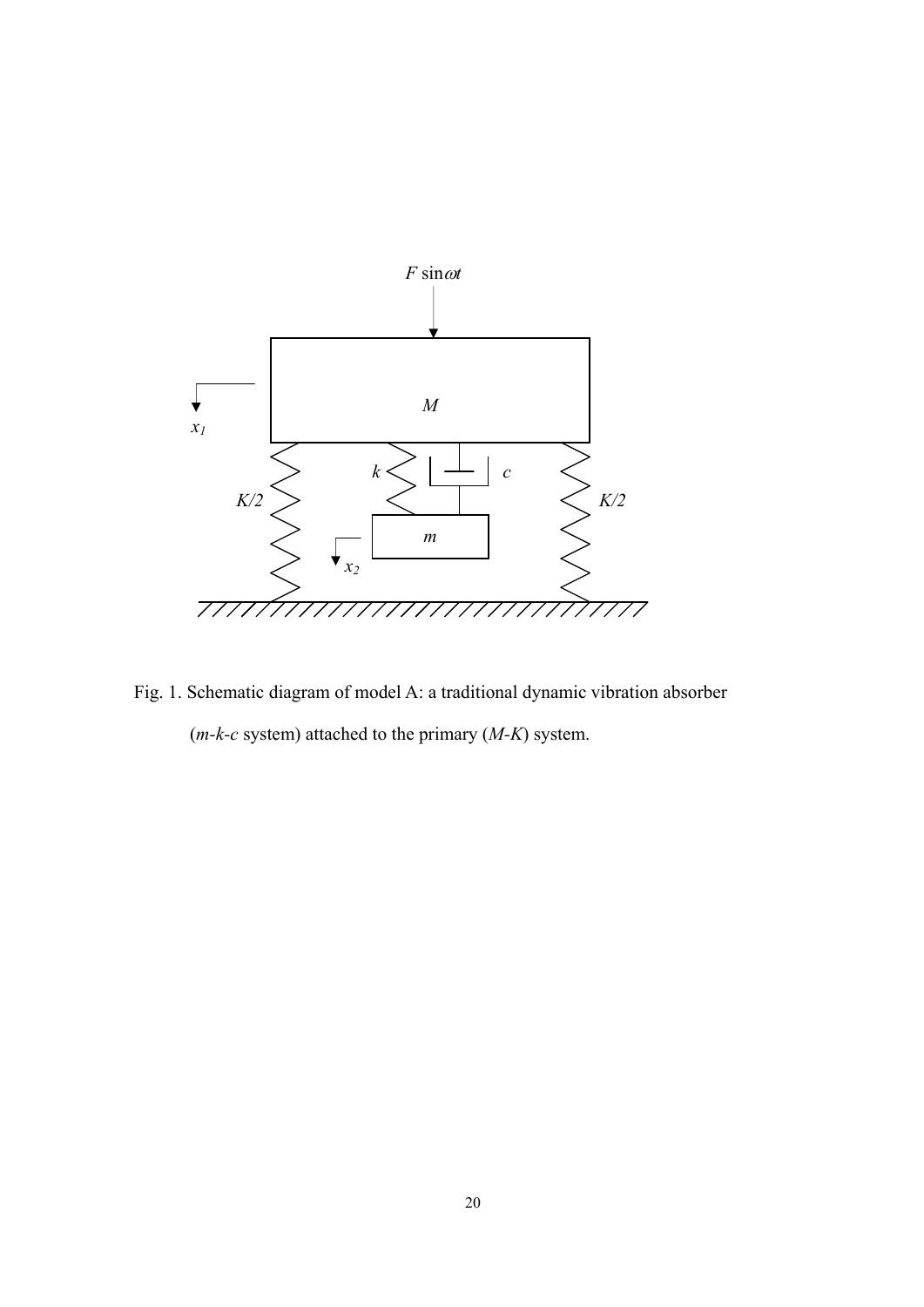

Fig. 2. Schematic diagram of model B: the variant dynamic vibration absorber (*m-k-c* system) attached to the primary (*M-K*) system.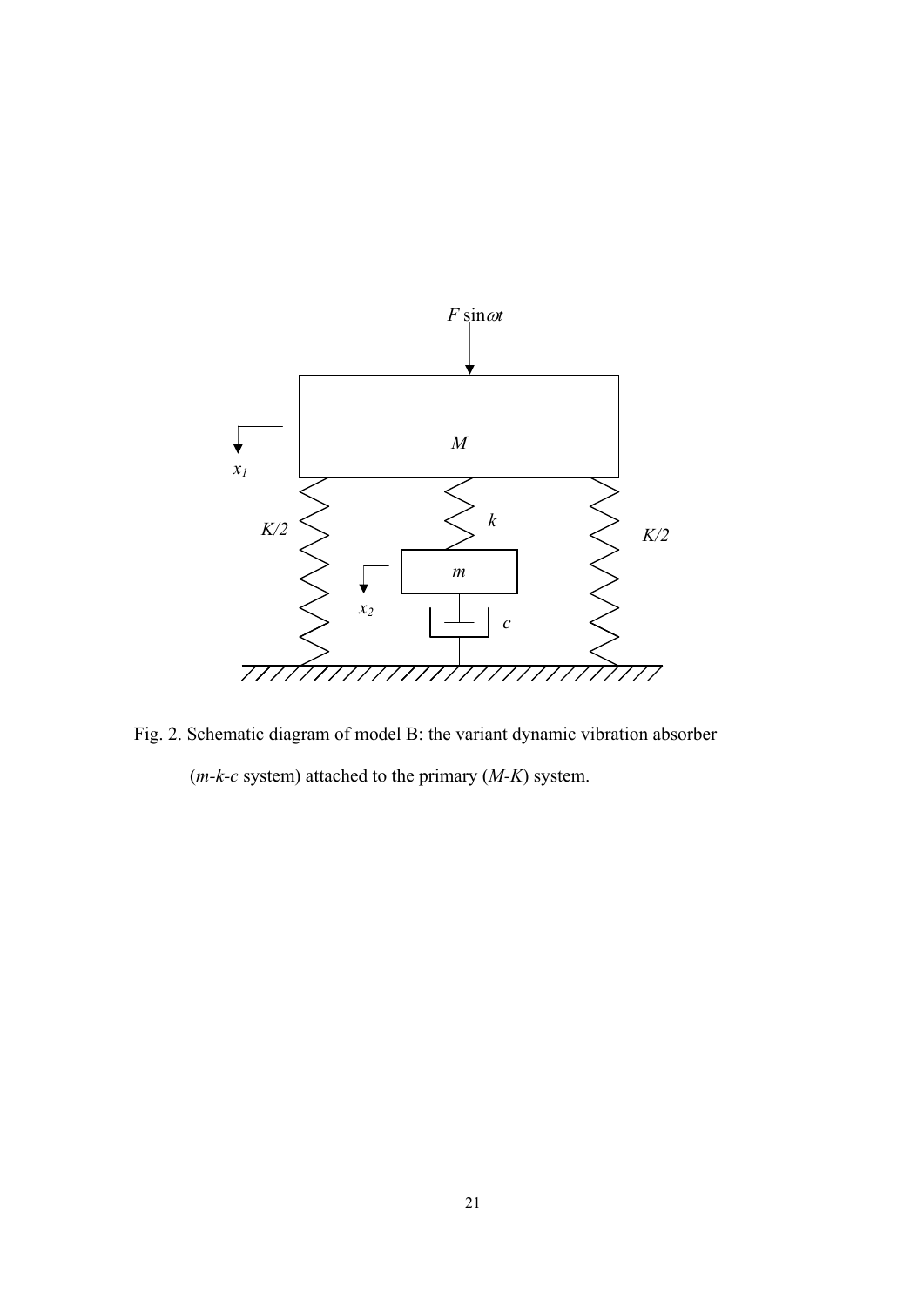

Fig. 3. Frequency response curve of the primary mass *M* of the traditional vibration absorber (Fig. 1) with  $\mu$  = 0.1 and  $\gamma$  = 1 at three different damping ratios.

 $\cdots$   $\zeta = 0.01;$   $\cdots$   $\zeta = 0.2;$   $\cdots$   $\zeta = 0.5.$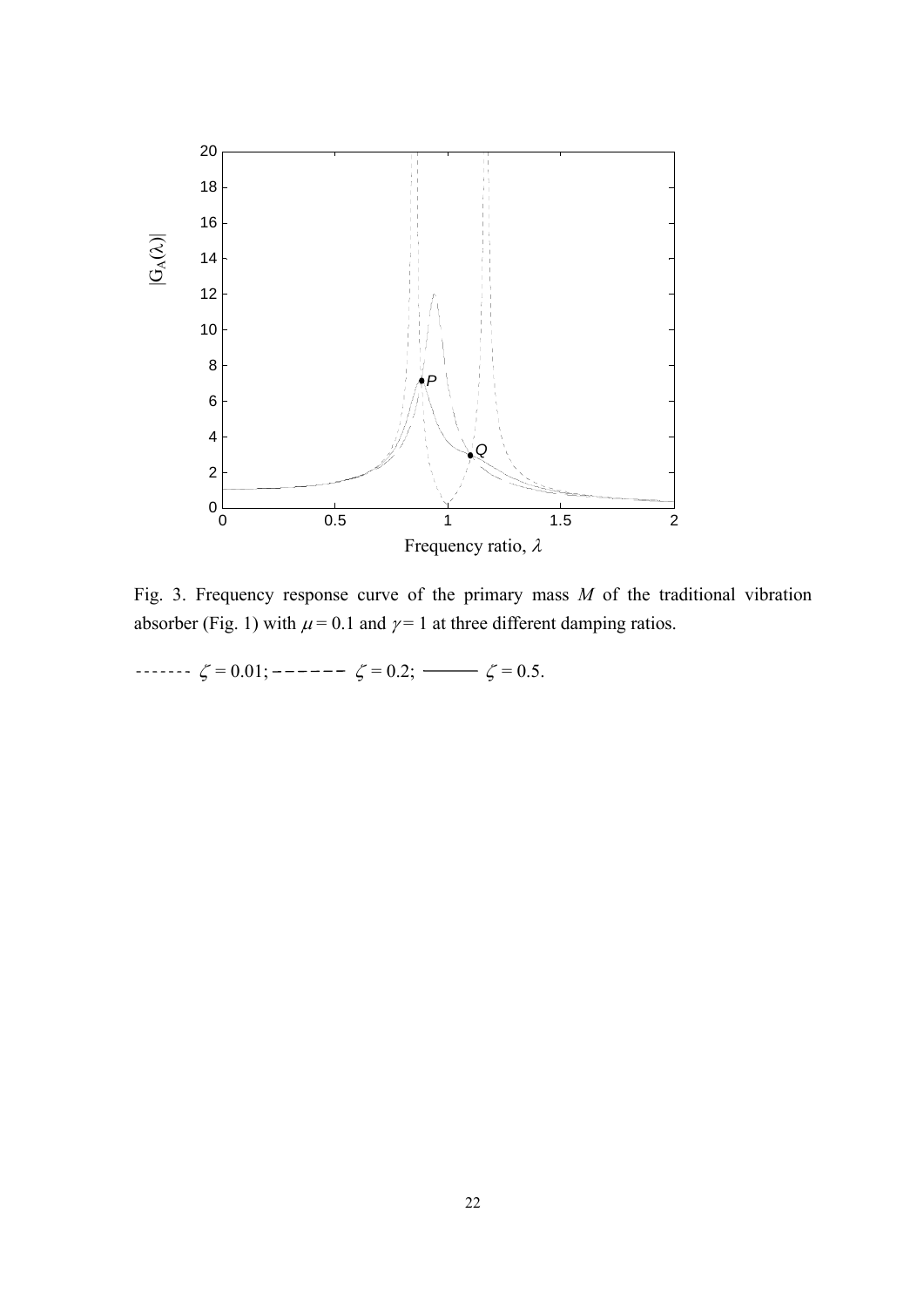

Fig. 4. (a) Vibration amplitude of mass  $M$ ,  $G_A(\lambda_p)$  and  $G_A(\lambda_q)$  of the traditional DVA at the fixed points versus tuning ratio  $\gamma$ ; (b)  $\max(|G_A(\lambda_p)|, |G_A(\lambda_q)|)$  versus tuning ratio  $\gamma$ .  $\mu = 0.2$ .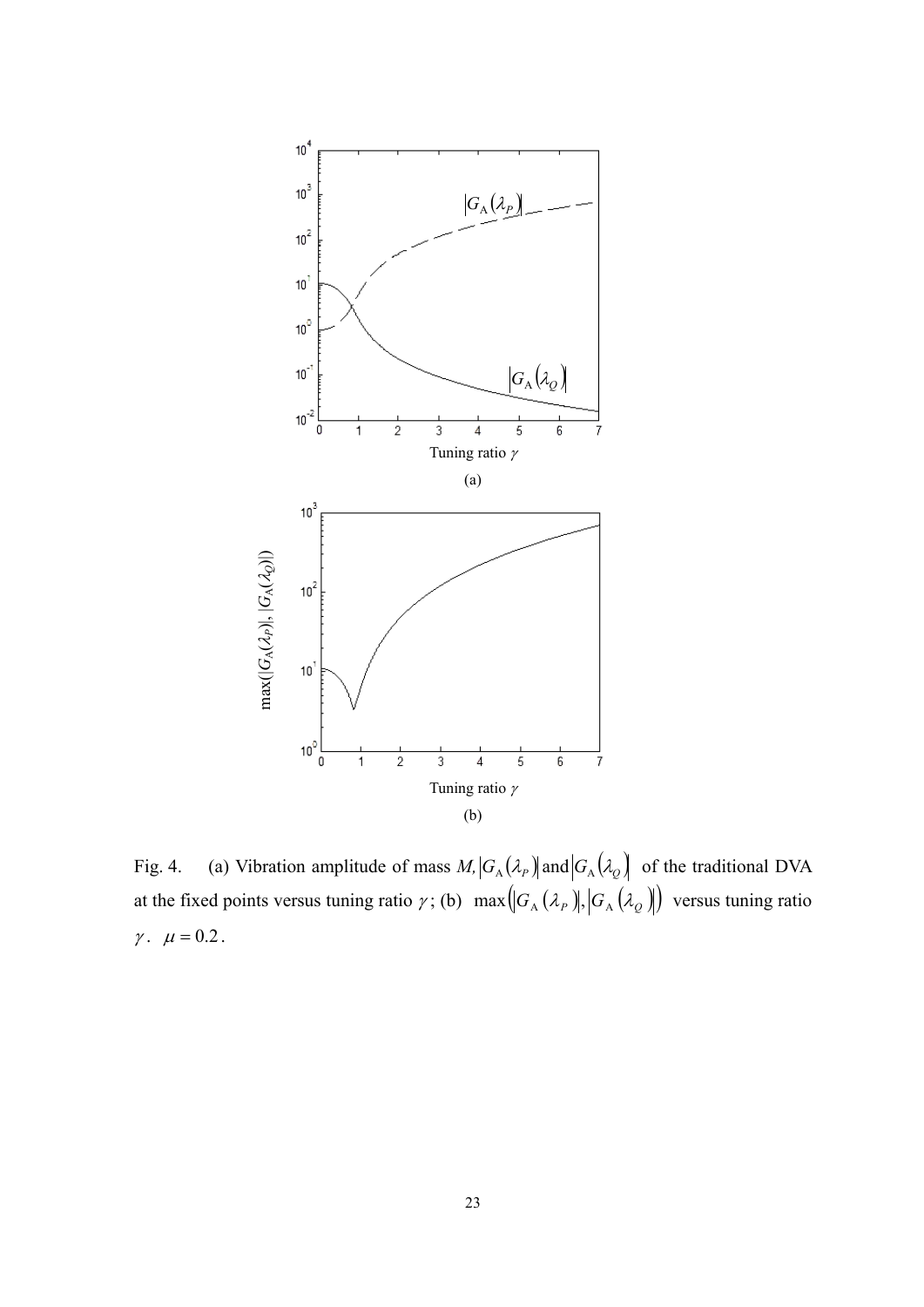

Fig. 5. Frequency response curve of the primary mass *M* of the non-traditional vibration absorber (Fig. 2) with  $\mu$  = 0.1 and  $\gamma$  = 1 at three different damping ratios.

 $\cdots$   $\zeta = 0.01;$   $\cdots$   $\zeta = 0.2;$   $\cdots$   $\zeta = 0.5.$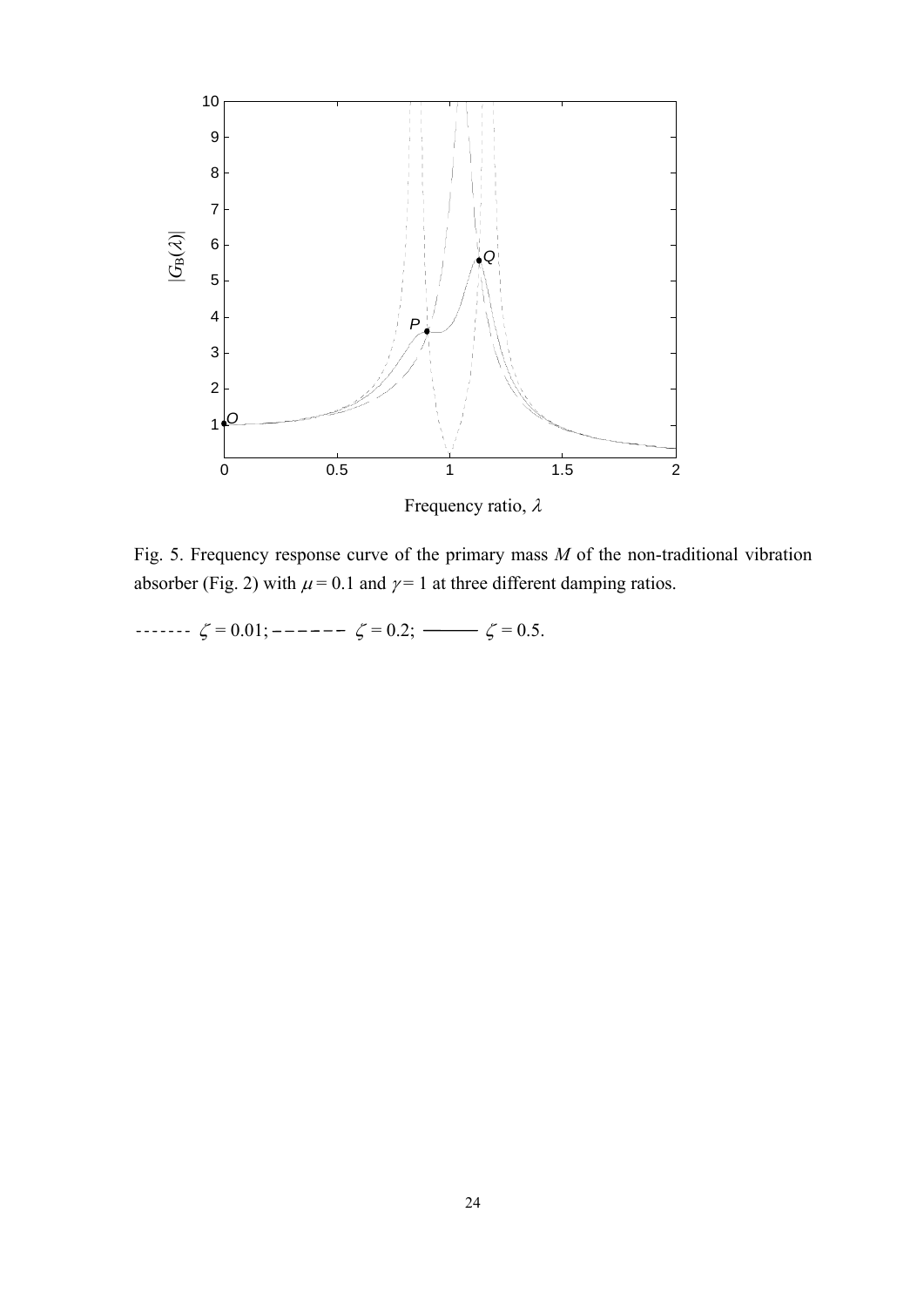

Fig. 6. (a) Response amplitudes  $|G_{\text{B}}(\lambda_o)|, |G_{\text{B}}(\lambda_p)|$  and  $|G_{\text{B}}(\lambda_o)|$  of mass *M* of the non-traditional DVA versus tuning frequency  $\gamma$ , (b)  $\max_{\gamma,\zeta}(|G_{B}(\lambda_{0})|, |G_{B}(\lambda_{P})|, |G_{B}(\lambda_{Q})|)$ versus tuning frequency  $\gamma$  with  $\mu = 0.15$ .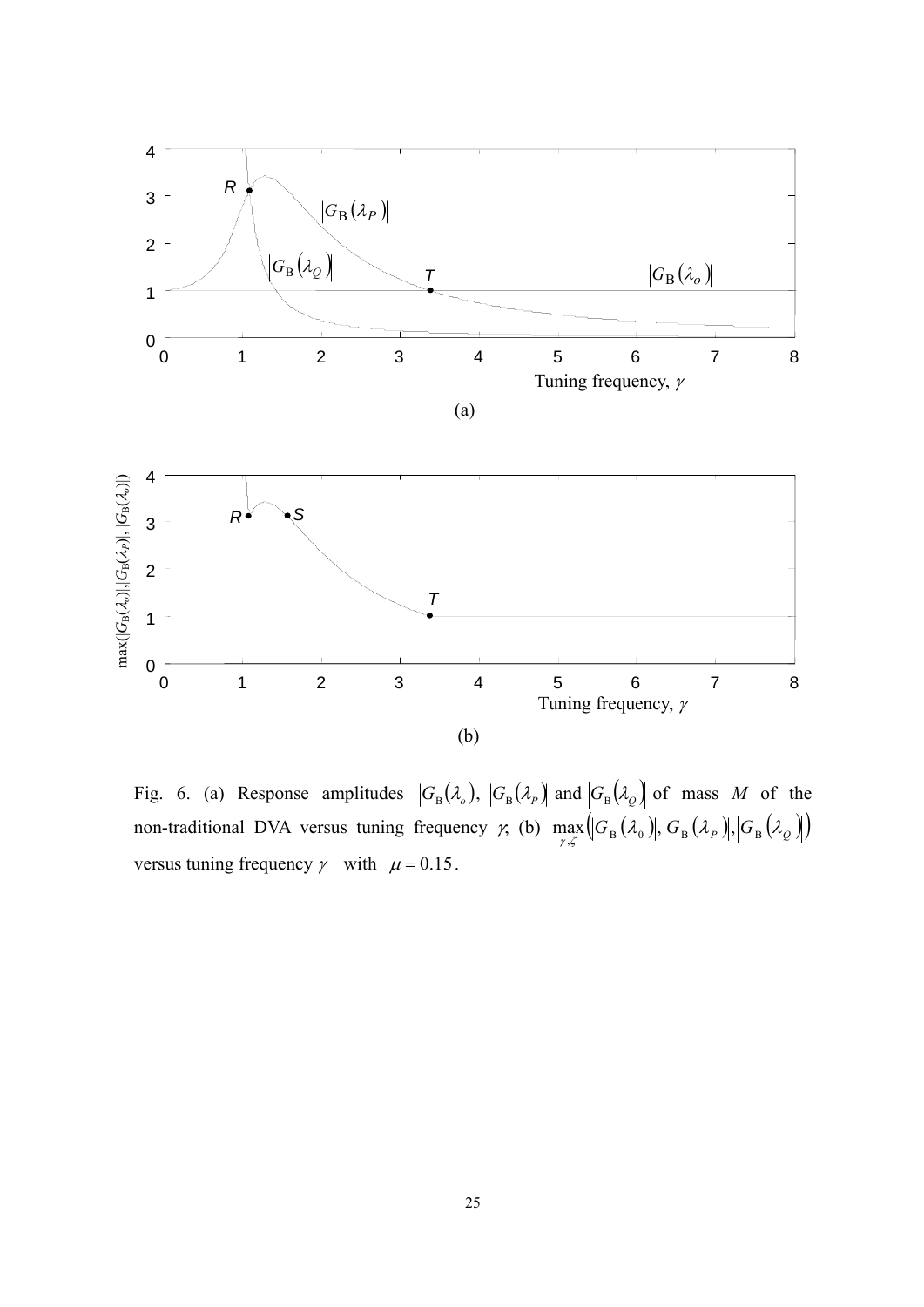

Fig. 8. Frequency responses of the mass *M* of the non-traditional vibration absorber (Fig. 2) with  $\mu$  = 0.25. Optimum tuning frequency  $\gamma_R$  from Eq. (20) and damping of absorber from Eq. (21) based on the fixed-points theory [12,13]; Optimum frequency  $\gamma_{opt_B}$  = 2 and damping  $\zeta_{opt_B}$  from Eq. (29) of absorber;  $\cdots \gamma_T$  from Eq. (24) and damping  $\zeta_T = \zeta_{opt\_B}\big|_{\gamma = \gamma_T}$  from Eq. (29) of absorber.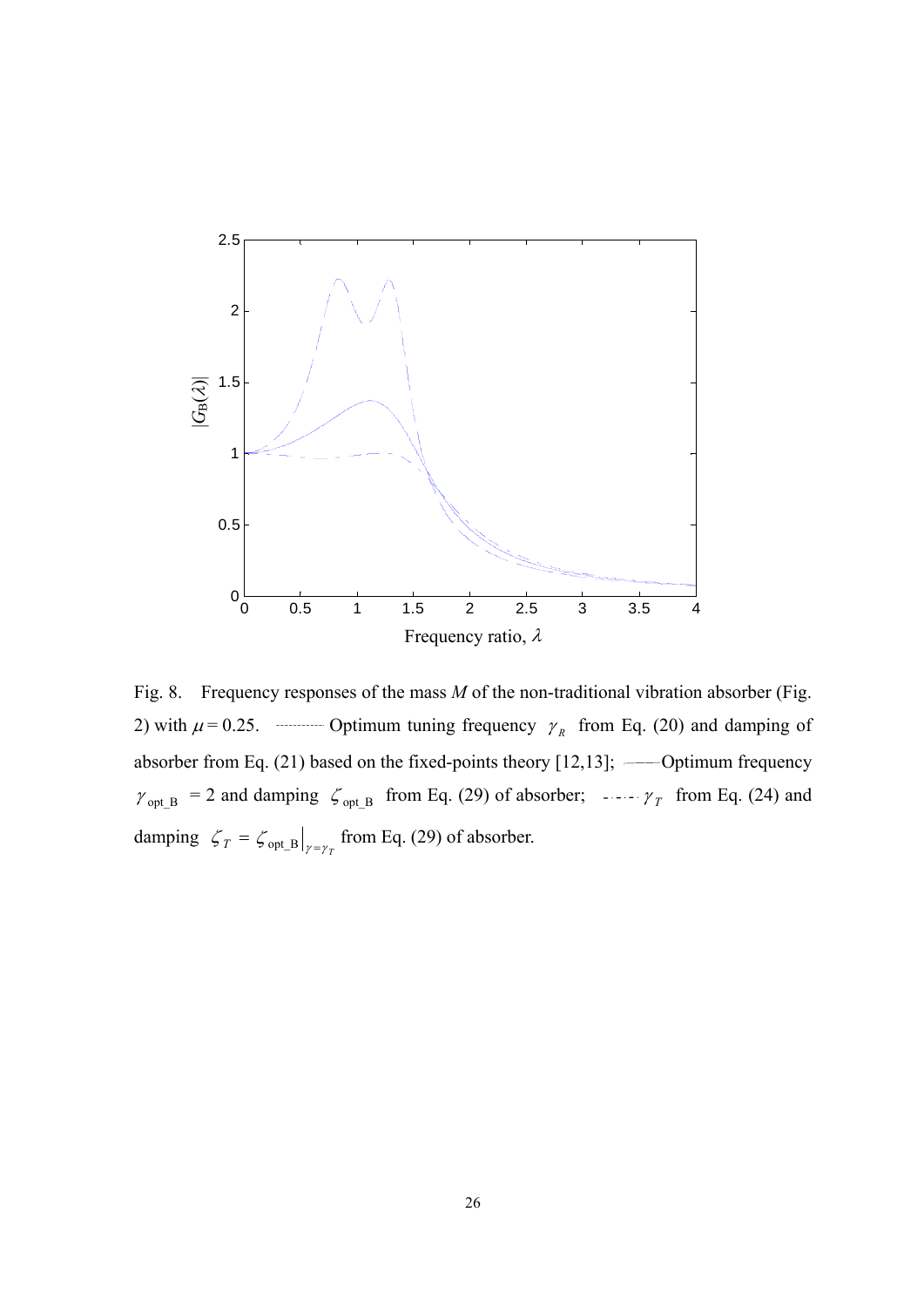

Fig. 7. (a)Response amplitudes  $|G_{\text{B}}(\lambda_o)|, |G_{\text{B}}(\lambda_p)|$  and  $|G_{\text{B}}(\lambda_Q)|$  of mass *M* of the non-traditional DVA versus tuning frequency  $\gamma$ , (b)  $\max_{\gamma,\zeta} ([G_{B}(\lambda_{0})], [G_{B}(\lambda_{P})], [G_{B}(\lambda_{Q})])$ versus tuning frequency  $\gamma$  with  $\mu = 2 - \sqrt{3}$ .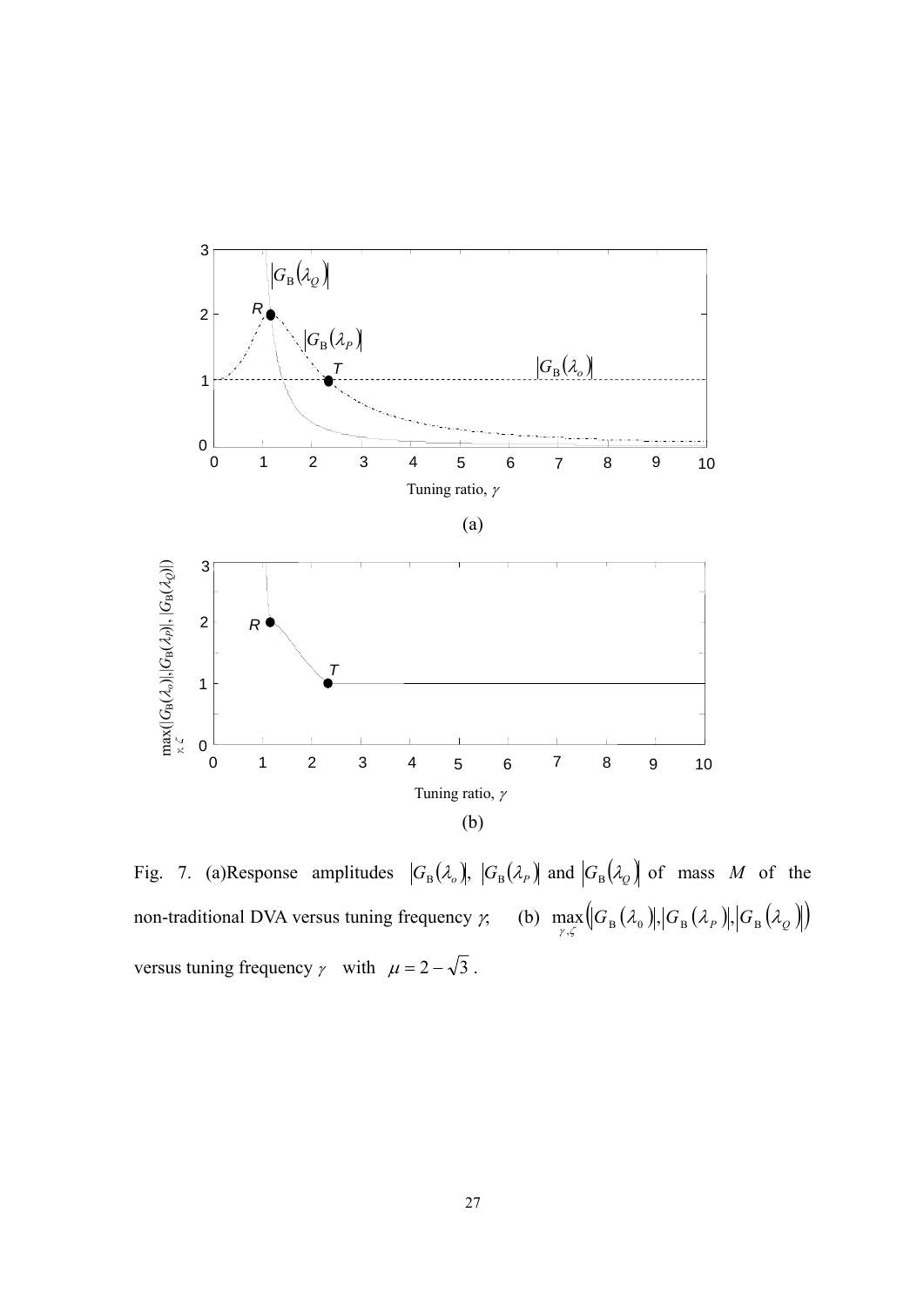

Fig. 9. Schematic diagram of model C: a SDOF vibrating system with primary damping of damping coefficient *c* (*M-K-c*) system.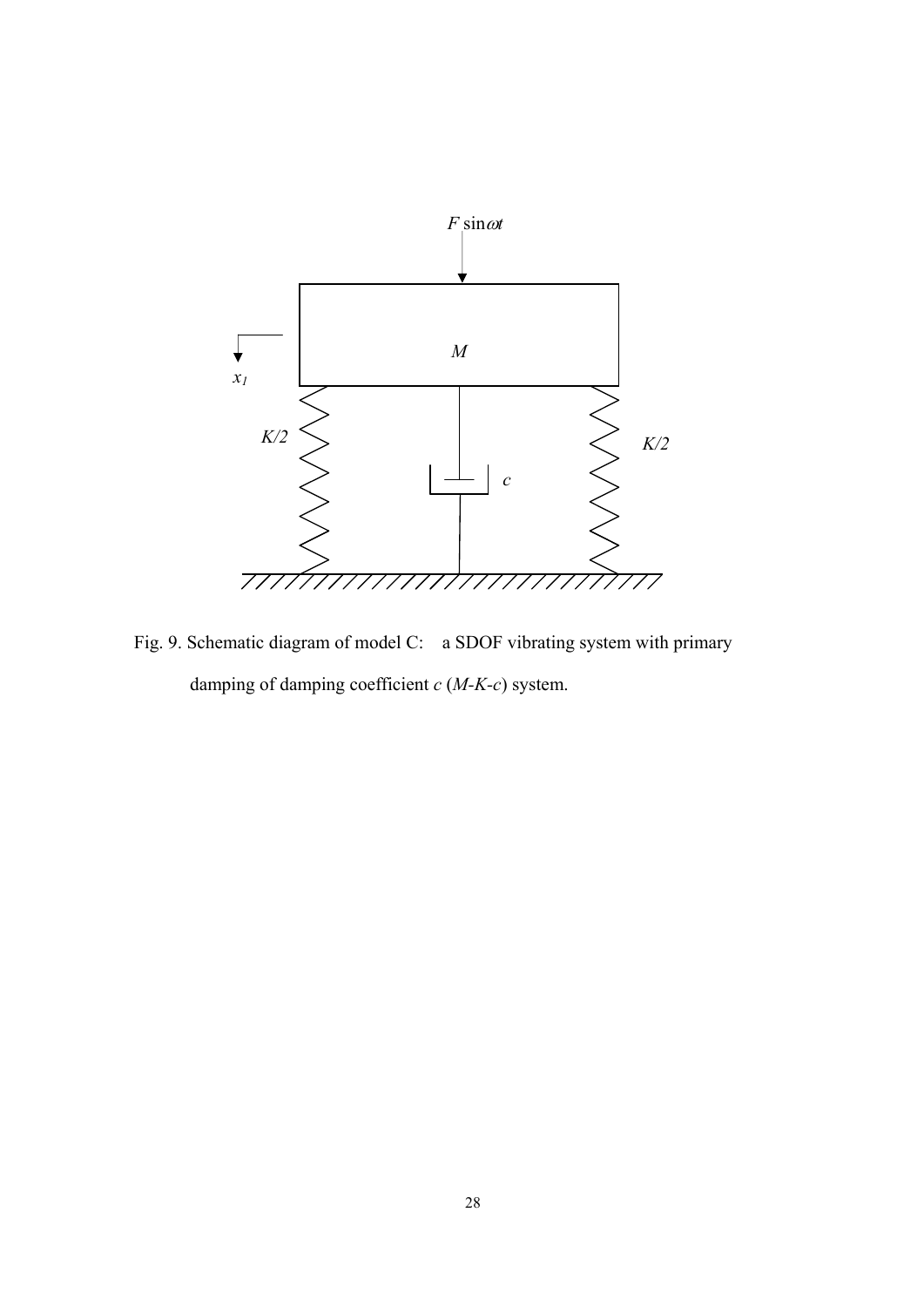

Fig. 10. Contours of  $\frac{\left[\max(|G_{\rm C}(\lambda)|)-\max(|G_{\rm B}(\lambda,\mu,\gamma_{\rm opt_B},\zeta_{\rm opt_B})|\right)]}{\left(\frac{1}{2}\right)^{1/2}}$  $\left(\left|G_{\rm C}(\lambda, \mathcal {L}_{\rm opt~B})\right|\right)$  $\mathrm{C}(\mathcal{N})$  =  $\mathrm{max}(\mathrm{U}_B(\mathcal{N}, \mu, \ell_{optB}, \mathsf{s}_{optB}))$  $max(|G_C(\lambda,$  $\lambda,\zeta$ *G* x 100% of the

non-traditional vibration absorber.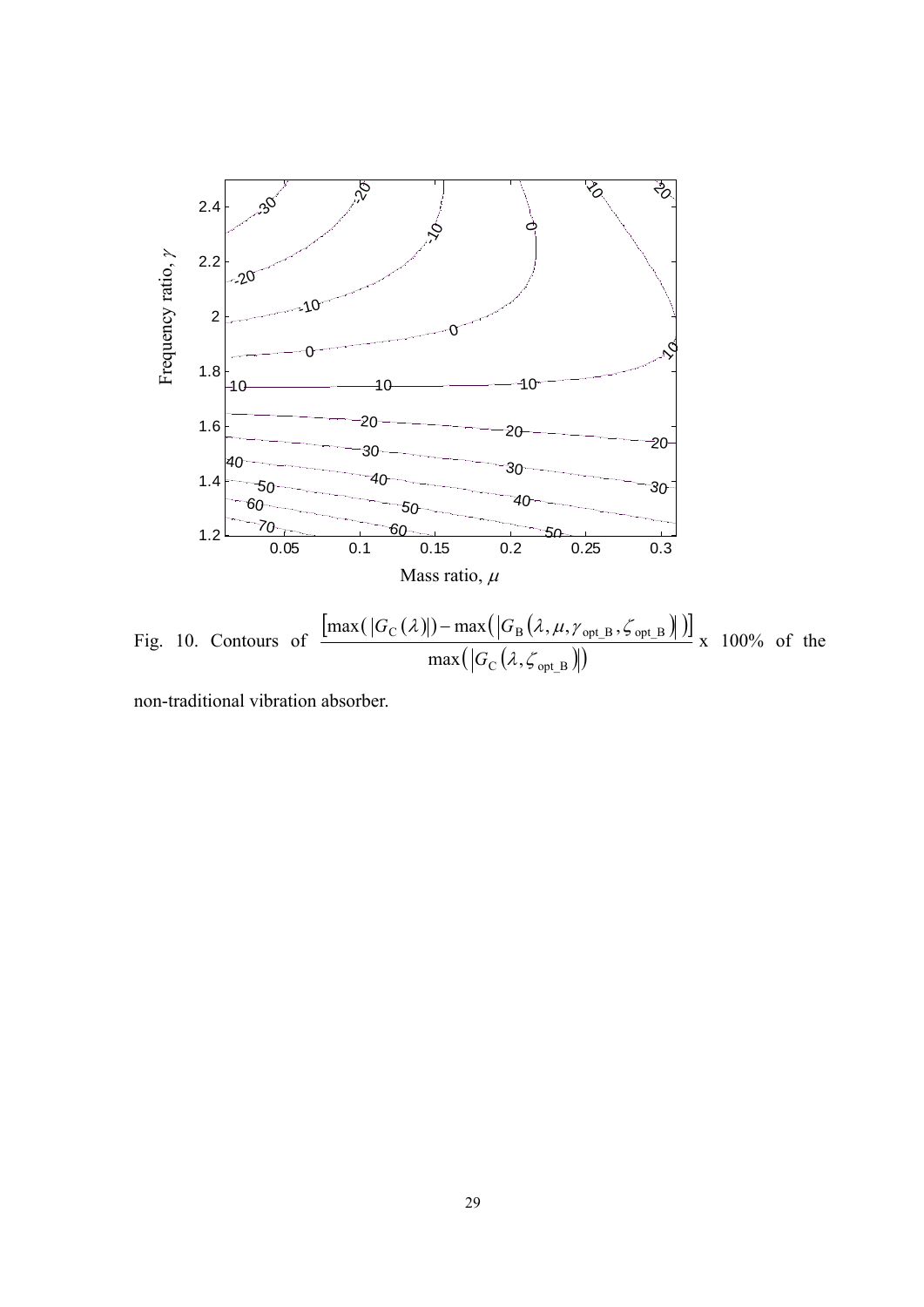

Fig. 11. Contours of the resonant vibration amplitude  $\max(|G_B(\lambda, \mu, \gamma_{opt_B}, \zeta_{opt_B})|)$  of the non-traditional vibration absorber.  $\cdots$  Curve of  $\gamma_s$  (Eq. 23). Curve of max( $|G_C(\lambda)|$ ) = max $\left|G_B(\lambda, \mu, \gamma_{opt}, \zeta_{opt})\right)$ .